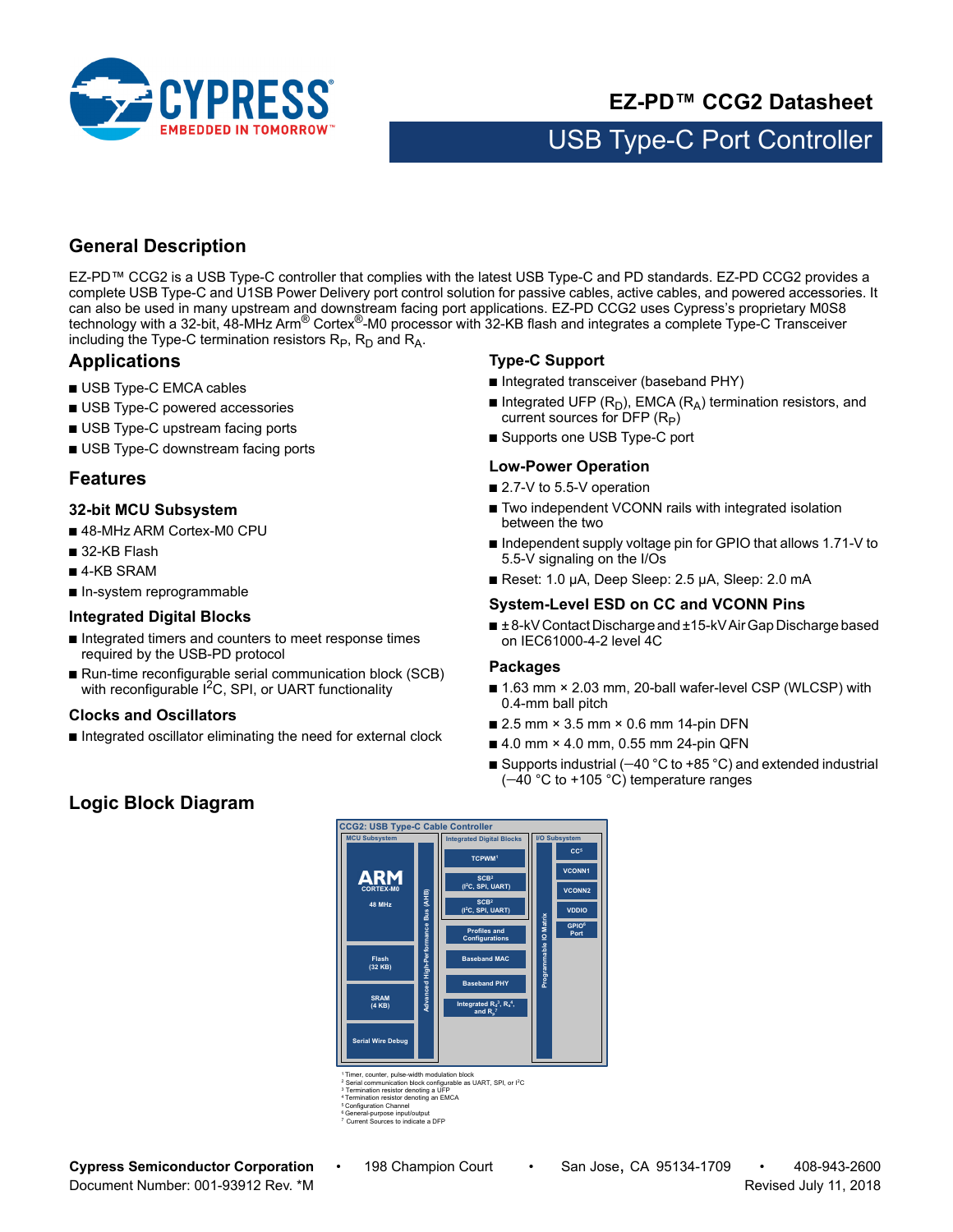



# <span id="page-1-0"></span>**Available Firmware and Software Tools**

#### **EZ-PD Configuration Utility**

The EZ-PD Configuration Utility is a GUI-based Microsoft Windows application developed by Cypress to guide a CCGx user through the process of configuring and programming the chip. The utility allows users to:

1. Select and configure the parameters they want to modify

2. Program the resulting configuration onto the target CCGx device.

The utility works with the Cypress supplied CCG1, CCG2, CCG3, and CCG4 kits, which host the CCGx controllers along with a USB interface. This version of the EZ-PD Configuration Utility supports configuration and firmware update operations on CCGx controllers implementing EMCA and Display Dongle applications. Support for other applications, such as Power Adapters and Notebook port controllers, will be provided in later versions of the utility.

You can download the EZ-PD Configuration Utility and its associated documentation at the following link:

<http://www.cypress.com/documentation/software-and-drivers/ez-pd-configuration-utility>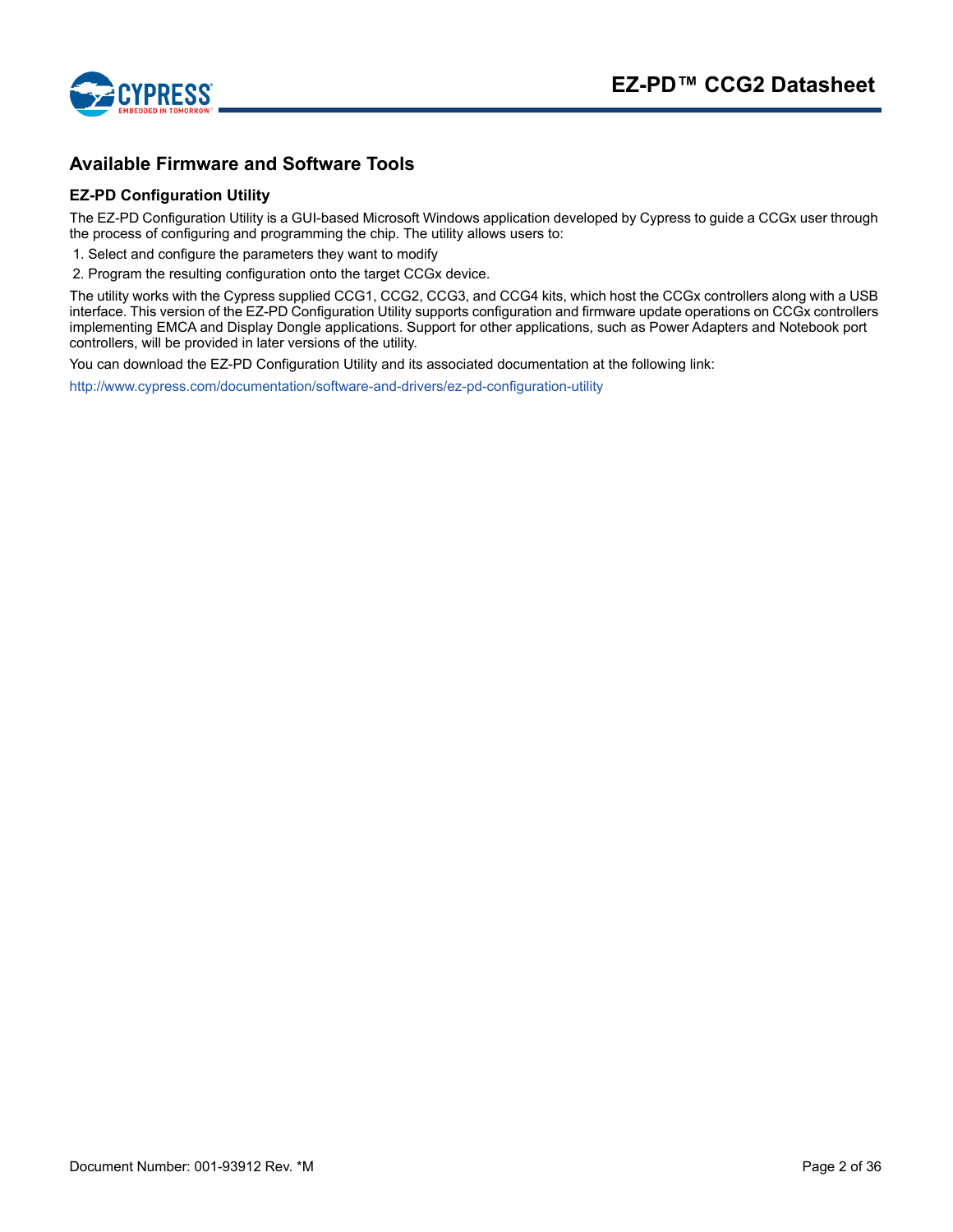

# **Contents**

| References and Links To Applications Collaterals  34 |  |
|------------------------------------------------------|--|
|                                                      |  |
| Sales, Solutions, and Legal Information  36          |  |
| Worldwide Sales and Design Support 36                |  |
|                                                      |  |
|                                                      |  |
|                                                      |  |
|                                                      |  |
|                                                      |  |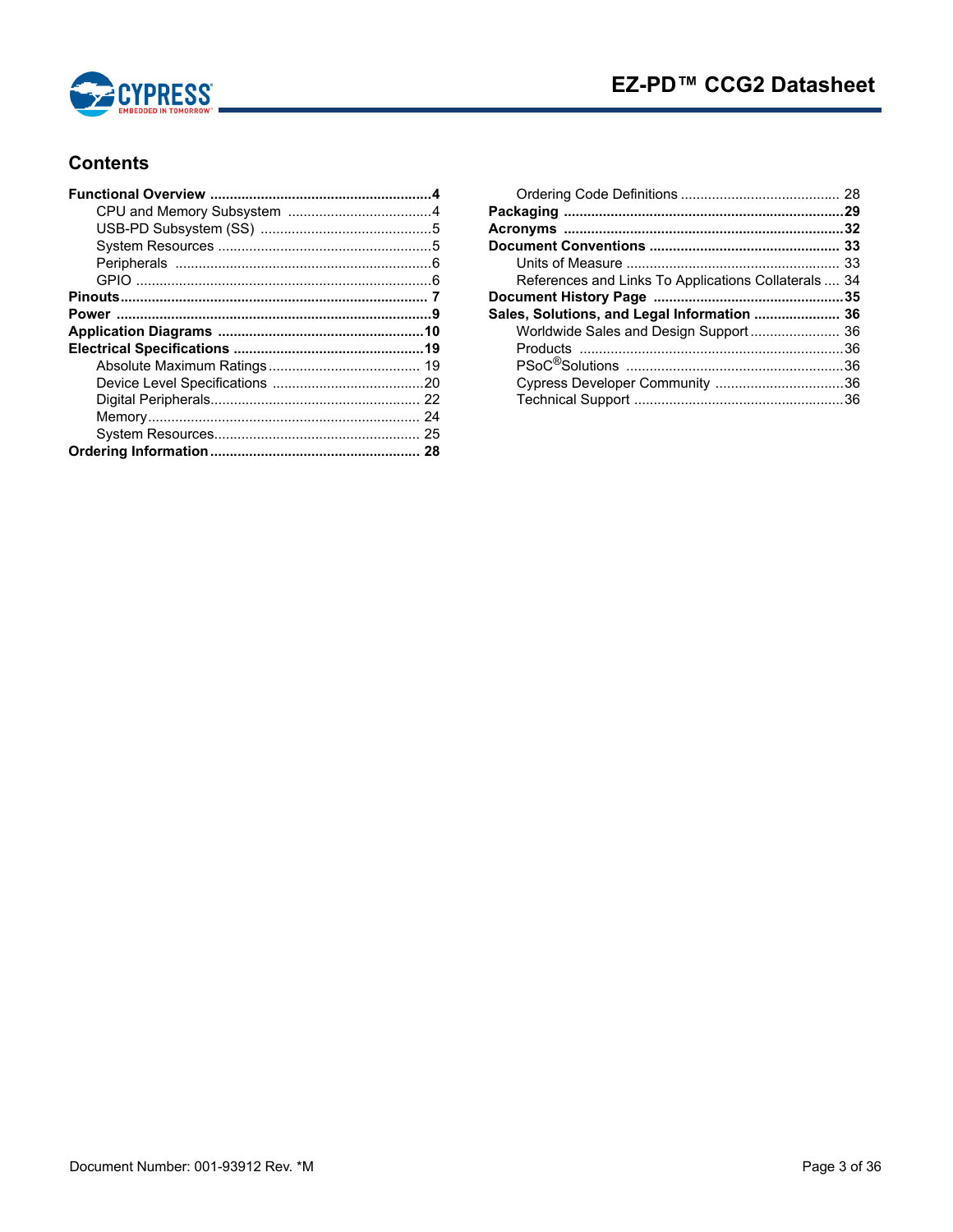



**Figure 1. EZ-PD CCG2 Block Diagram**

# **Functional Overview**

### <span id="page-3-0"></span>**CPU and Memory Subsystem**

#### *CPU*

The Cortex-M0 CPU in EZ-PD CCG2 is part of the 32-bit MCU subsystem, which is optimized for low-power operation with extensive clock gating. It mostly uses 16-bit instructions and executes a subset of the Thumb-2 instruction set. This enables fully compatible binary upward migration of the code to higher performance processors such as the Cortex-M3 and M4, thus enabling upward compatibility. The Cypress implementation includes a hardware multiplier that provides a 32-bit result in one cycle. It includes a nested vectored interrupt controller (NVIC) block with 32 interrupt inputs and also includes a Wakeup Interrupt Controller (WIC). The WIC can wake the processor up from the Deep Sleep mode, allowing power to be switched off to the main processor when the chip is in the Deep Sleep mode. The Cortex-M0 CPU provides a Non-Maskable Interrupt (NMI) input, which is made available to the user when it is not in use for system functions requested by the user.

The CPU also includes a serial wire debug (SWD) interface, which is a 2-wire form of JTAG. The debug configuration used for EZ-PD CCG2 has four break-point (address) comparators and two watchpoint (data) comparators.

#### *Flash*

The EZ-PD CCG2 device has a flash module with a flash accelerator, tightly coupled to the CPU to improve average access times from the flash block. The flash block is designed to deliver 1 wait-state (WS) access time at 48 MHz and with 0-WS access time at 24 MHz. The flash accelerator delivers 85% of single-cycle SRAM access performance on average. Part of the flash module can be used to emulate EEPROM operation if required.

#### *SROM*

A supervisory ROM that contains boot and configuration routines is provided.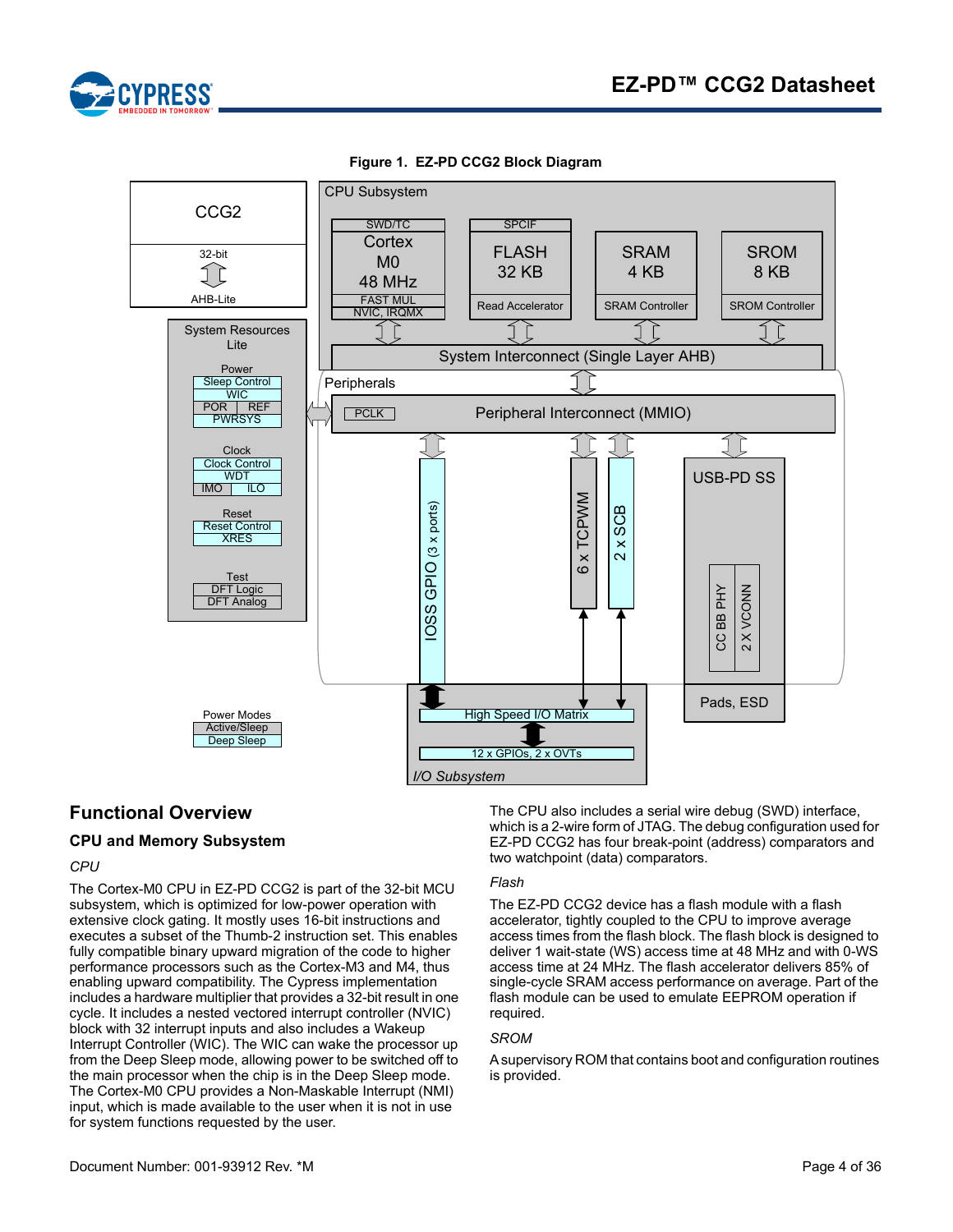



#### <span id="page-4-0"></span>**USB-PD Subsystem (SS)**

EZ-PD CCG2 has a USB-PD subsystem consisting of a USB Type-C baseband transceiver and physical-layer logic. This transceiver performs the BMC and the 4b/5b encoding and decoding functions as well as the 1.2-V front end. This subsystem integrates the required termination resistors to identify the role of the EZ-PD CCG2 solution.  $R_A$  is used to identify EZ-PD CCG2 as an accessory or an electronically marked cable.  $R_D$  is used to identify EZ-PD CCG2 as a UFP in a hybrid cable or a dongle. When configured as a DFP, integrated current sources perform the role of  $R_P$  or pull-up resistors. These current sources can be programmed to indicate the complete range of current capacity on VBUS defined in the Type-C spec. EZ-PD CCG2 responds to all USB-PD communication. The

EZ-PD CCG2 USB-PD sub-system can be configured to respond to SOP, SOP', or SOP" messaging.

The USB-PD sub-system contains a 8-bit SAR (Successive Approximation Register) ADC for analog to digital conversions. The ADC includes a 8-bit DAC and a comparator. The DAC output forms the positive input of the comparator. The negative input of the comparator is from a 4-input multiplexer. The four inputs of the multiplexer are a pair of global analog multiplex busses an internal bandgap voltage and an internal voltage proportional to the absolute temperature. All GPIO inputs can be connected to the global Analog Multiplex Busses through a switch at each GPIO that can enable that GPIO to be connected to the mux bus for ADC use. The CC1, CC2 and RD1 pins are not available to connect to the mux busses.

#### **Figure 2. USB-PD Subsystem**



#### <span id="page-4-1"></span>**System Resources**

#### *Power System*

The power system is described in detail in the section Power on [page 9.](#page-8-0) It provides assurance that voltage levels are as required for each respective mode and either delay mode entry (on power-on reset (POR), for example) until voltage levels are as required for proper function or generate resets (Brown-Out Detect (BOD)) or interrupts (Low Voltage Detect (LVD)). EZ-PD CCG2 can operate from three different power sources over the range of 2.7 to 5.5 V and has three different power modes, transitions between which are managed by the power system. EZ-PD CCG2 provides Sleep and Deep Sleep low-power modes.

#### *Clock System*

The clock system for EZ-PD CCG2 consists of the Internal Main Oscillator (IMO) and the Internal Low-power Oscillator (ILO).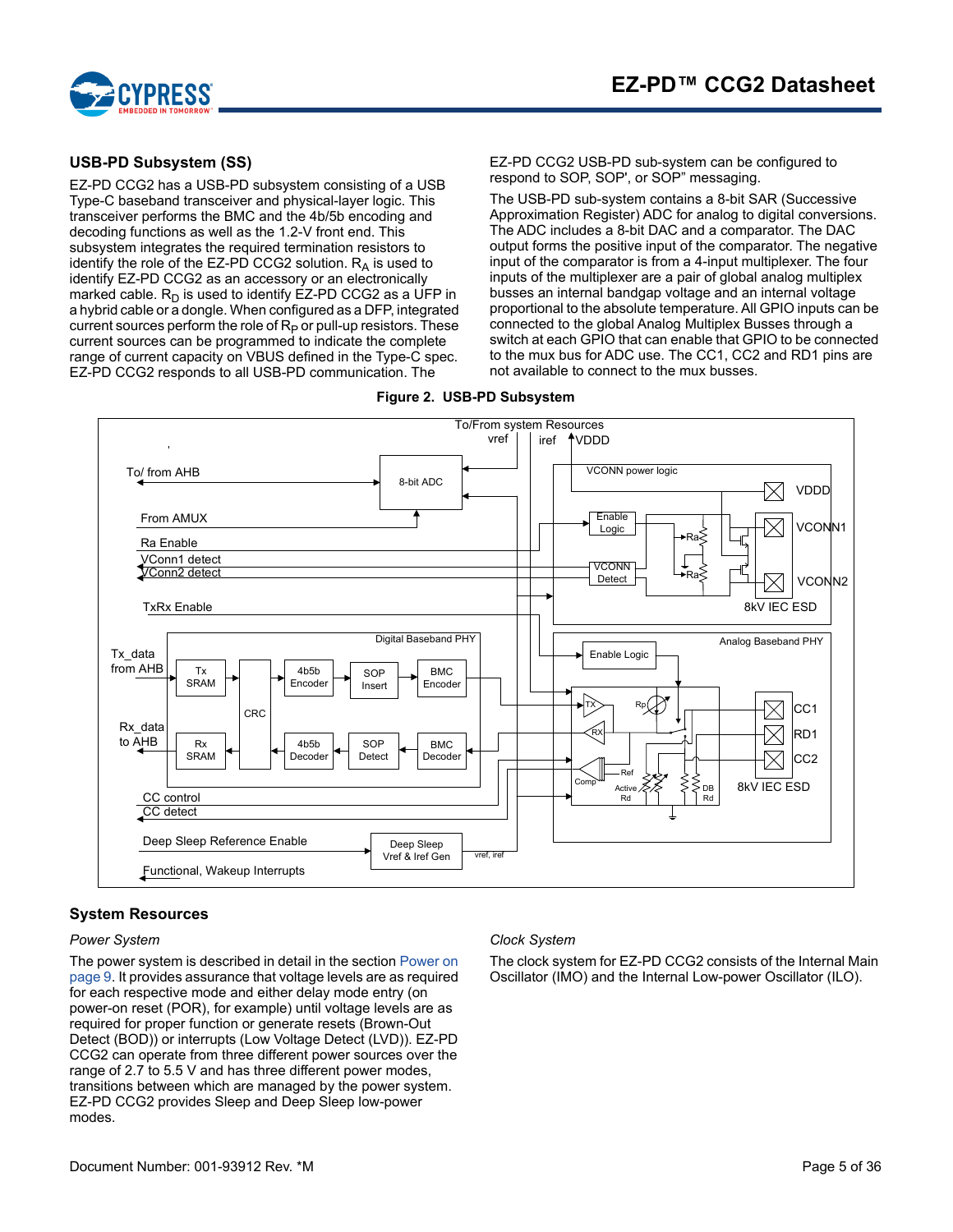

#### <span id="page-5-0"></span>**Peripherals**

*Serial Communication Blocks (SCB)*

EZ-PD CCG2 has two SCBs, which can be configured to implement an I<sup>2</sup>C, SPI, or UART interface. The hardware I<sup>2</sup>C blocks implement full multi-master and slave interfaces capable of multimaster arbitration. In the SPI mode, the SCB blocks can be configured to act as master or slave.

In the I<sup>2</sup>C mode, the SCB blocks are capable of operating at speeds of up to 1 Mbps (Fast Mode Plus) and have flexible buffering options to reduce interrupt overhead and latency for the CPU. These blocks also support  $1^2C$  that creates a mailbox address range in the memory of EZ-PD CCG2 and effectively reduce I<sup>2</sup>C communication to reading from and writing to an array in memory. In addition, the blocks support 8-deep FIFOs for receive and transmit which, by increasing the time given for the CPU to read data, greatly reduce the need for clock stretching caused by the CPU not having read data on time.

The  $I^2C$  peripherals are compatible with the  $I^2C$  Standard-mode, Fast-mode, and Fast-mode Plus devices as defined in the NXP  $1^2$ C-bus specification and user manual ([UM10204\)](http://www.nxp.com/documents/user_manual/UM10204.pdf). The  $1^2$ C bus I/Os are implemented with GPIO in open-drain modes.

The I<sup>2</sup>C port on SCB 1 block of EZ-PD CCG2 is not completely compliant with the  $I^2C$  spec in the following respects:

- $\blacksquare$  The GPIO cells for SCB 1's I<sup>2</sup>C port are not overvoltage-tolerant and, therefore, cannot be hot-swapped or powered up independently of the rest of the  $I^2C$  system.
- Fast-mode Plus has an I<sub>OL</sub> specification of 20 mA at a V<sub>OL</sub> of 0.4 V. The GPIO cells can sink a maximum of 8-mA  $I_{OL}$  with a V<sub>OL</sub> maximum of 0.6 V.
- Fast-mode and Fast-mode Plus specify minimum Fall times, which are not met with the GPIO cell; Slow strong mode can help meet this spec depending on the bus load.

#### *Timer/Counter/PWM Block (TCPWM)*

EZ-PD CCG2 has six TCPWM blocks. Each implements a 16-bit timer, counter, pulse-width modulator (PWM), and quadrature decoder functionality. The block can be used to measure the period and pulse width of an input signal (timer), find the number of times a particular event occurs (counter), generate PWM signals, or decode quadrature signals.

#### <span id="page-5-1"></span>**GPIO**

EZ-PD CCG2 has up to 10 GPIOs in addition to the I<sup>2</sup>C and SWD pins, which can also be used as GPIOs. The I<sup>2</sup>C pins from SCB 0 are overvoltage-tolerant. The number of available GPIOs vary with the package. The GPIO block implements the following:

- Seven drive strength modes:
- ❐ Input only
- ❐ Weak pull-up with strong pull-down
- ❐ Strong pull-up with weak pull-down
- ❐ Open drain with strong pull-down
- ❐ Open drain with strong pull-up
- ❐ Strong pull-up with strong pull-down
- ❐ Weak pull-up with weak pull-down
- Input threshold select (CMOS or LVTTL)
- Individual control of input and output buffer enabling/disabling in addition to the drive strength modes
- Hold mode for latching previous state (used for retaining I/O state in Deep Sleep mode)
- Selectable slew rates for dV/dt related noise control to improve EMI

During power-on and reset, the I/O pins are forced to the disable state so as not to crowbar any inputs and/or cause excess turn-on current. A multiplexing network known as a high-speed I/O matrix is used to multiplex between various signals that may connect to an I/O pin.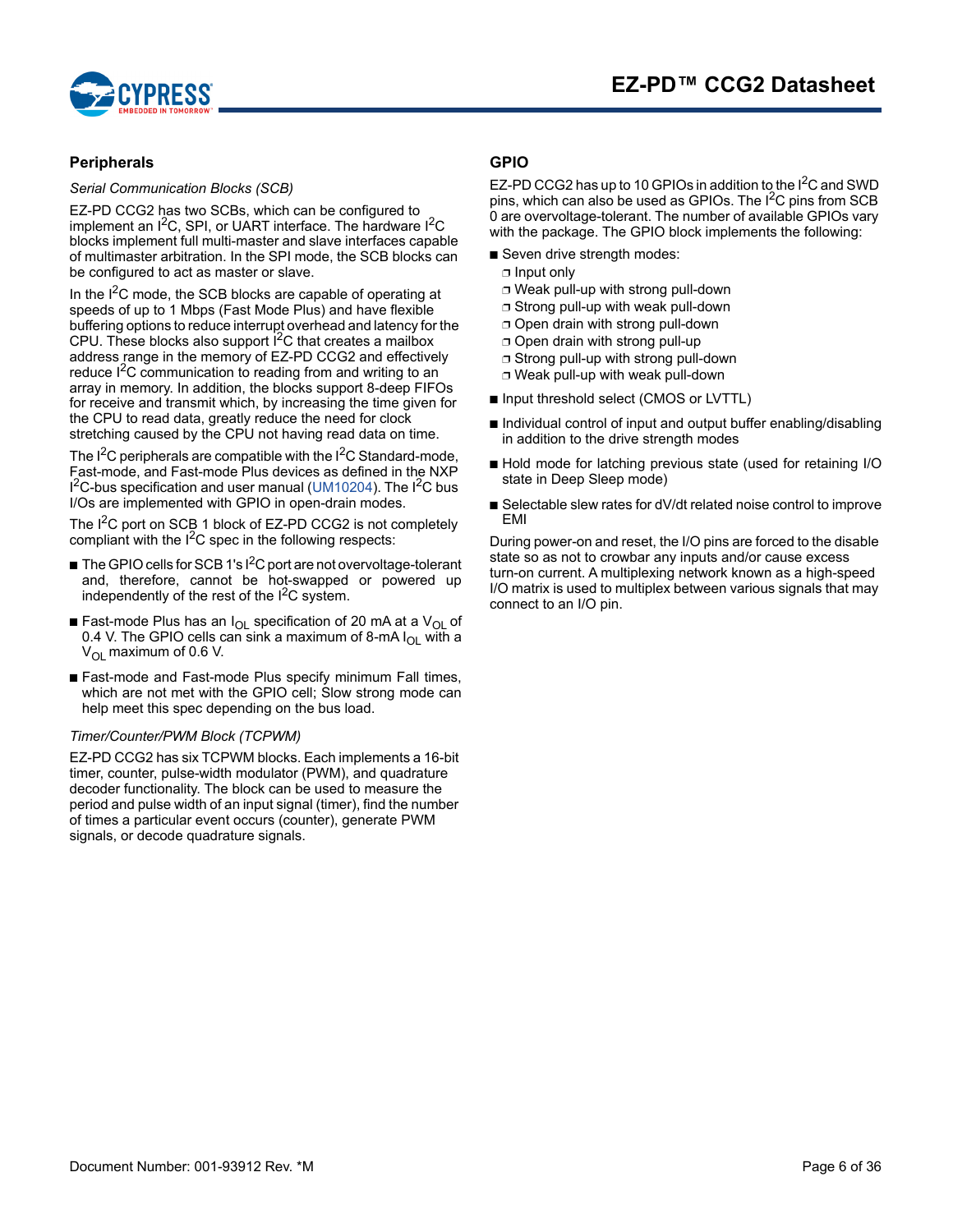

# <span id="page-6-0"></span>**Pinouts**

| Group                          | <b>Name</b>      | Pin Map<br><b>24-QFN</b> | <b>Ball Location</b><br>$20-CSP$ | Pin Map<br>14-DFN | <b>Description</b>                                                                                                                                                     |  |  |  |
|--------------------------------|------------------|--------------------------|----------------------------------|-------------------|------------------------------------------------------------------------------------------------------------------------------------------------------------------------|--|--|--|
| USB Type-C<br>Port             | $\overline{CC1}$ | 2                        | <b>B4</b>                        | 3                 | USB PD connector detect/Configuration Channel 1                                                                                                                        |  |  |  |
|                                | CC2              | 1                        | A4                               | N/A               | USB PD connector detect/Configuration Channel 2                                                                                                                        |  |  |  |
|                                | RD <sub>1</sub>  | 3                        | B <sub>3</sub>                   | N/A               | Dedicated Rd resistor pin for CC1<br>Must be left open for cable applications and connected<br>together with CC1 ball for UFP or DFP with dead battery<br>applications |  |  |  |
| GPIOs and<br>serial interfaces | <b>GPIO</b>      | 22                       | C <sub>3</sub>                   | N/A               | GPIO / SPI 0 CLK / UART 0 RX                                                                                                                                           |  |  |  |
|                                | <b>GPIO</b>      | 18                       | D <sub>3</sub>                   | 13                | GPIO / SPI 0 MOSI / UART 0 TX                                                                                                                                          |  |  |  |
|                                | <b>GPIO</b>      | 13                       | C <sub>2</sub>                   | 10                | GPIO / I2C 1 SDA / SPI 1 MISO / UART 1 RX                                                                                                                              |  |  |  |
|                                | <b>GPIO</b>      | 10                       | D <sub>2</sub>                   | N/A               | GPIO / I2C_1_SCL / SPI_1_CLK / UART_1_TX                                                                                                                               |  |  |  |
|                                | <b>GPIO</b>      | $\overline{15}$          | $\overline{B2}$                  | 11                | GPIO / SPI 1 SEL / UART 1 RTS                                                                                                                                          |  |  |  |
|                                | <b>GPIO</b>      | 14                       | N/A                              | N/A               | <b>GPIO</b>                                                                                                                                                            |  |  |  |
|                                | <b>GPIO</b>      | 17                       | N/A                              | N/A               | <b>GPIO</b>                                                                                                                                                            |  |  |  |
|                                | <b>GPIO</b>      | 21                       | N/A                              | N/A               | <b>GPIO</b>                                                                                                                                                            |  |  |  |
|                                | <b>GPIO</b>      | 23                       | N/A                              | N/A               | <b>GPIO</b>                                                                                                                                                            |  |  |  |
|                                | <b>GPIO</b>      | 24                       | N/A                              | N/A               | <b>GPIO</b>                                                                                                                                                            |  |  |  |
|                                | I2C 0 SCL        | 20                       | A <sub>3</sub>                   | $\mathbf{1}$      | GPIO / I2C 0 SCL / SPI 0 MISO / UART 0 RTS                                                                                                                             |  |  |  |
|                                | $IC_0$ SDA       | 19                       | A2                               | 14                | GPIO / I2C 0 SDA / SPI 0 SEL / UART 0 CTS                                                                                                                              |  |  |  |
|                                | SWD IO           | 11                       | E2                               | 8                 | SWD IO / GPIO / UART 1 CTS / SPI 1 MOSI                                                                                                                                |  |  |  |
|                                | SWD_CLK          | 12                       | D <sub>1</sub>                   | 9                 | SWD clock / GPIO                                                                                                                                                       |  |  |  |
| <b>RESET</b>                   | <b>XRES</b>      | 16                       | <b>B1</b>                        | 12                | Reset input                                                                                                                                                            |  |  |  |
| <b>POWER</b>                   | VCONN1           | 5                        | E <sub>4</sub>                   | 5                 | VCONN 1 input (4.0 V to 5.5 V)                                                                                                                                         |  |  |  |
|                                | VCONN2           | $\overline{4}$           | $\overline{C4}$                  | 4                 | VCONN 2 input $(4.0 V to 5.5 V)$                                                                                                                                       |  |  |  |
|                                | <b>VDDIO</b>     | 8                        | E1                               | N/A               | 1.71-V to 5.5-V supply for I/Os                                                                                                                                        |  |  |  |
|                                | <b>VCCD</b>      | $\overline{7}$           | A1                               | 6                 | 1.8-V regulator output for filter capacitor                                                                                                                            |  |  |  |
|                                | <b>VDDD</b>      | 9                        |                                  |                   | VDDD supply input/output (2.7 V to 5.5 V)                                                                                                                              |  |  |  |
|                                | <b>VDDD</b>      | 6                        | E <sub>3</sub>                   | $\overline{7}$    | VDDD supply input/output (2.7 V to 5.5 V)                                                                                                                              |  |  |  |
|                                | <b>VSS</b>       |                          | N/A                              | <b>EPAD</b>       | Ground supply                                                                                                                                                          |  |  |  |
|                                | <b>VSS</b>       | <b>EPAD</b>              | D <sub>4</sub>                   |                   | Ground supply                                                                                                                                                          |  |  |  |
|                                | <b>VSS</b>       |                          | C <sub>1</sub>                   | $\overline{2}$    | Ground supply                                                                                                                                                          |  |  |  |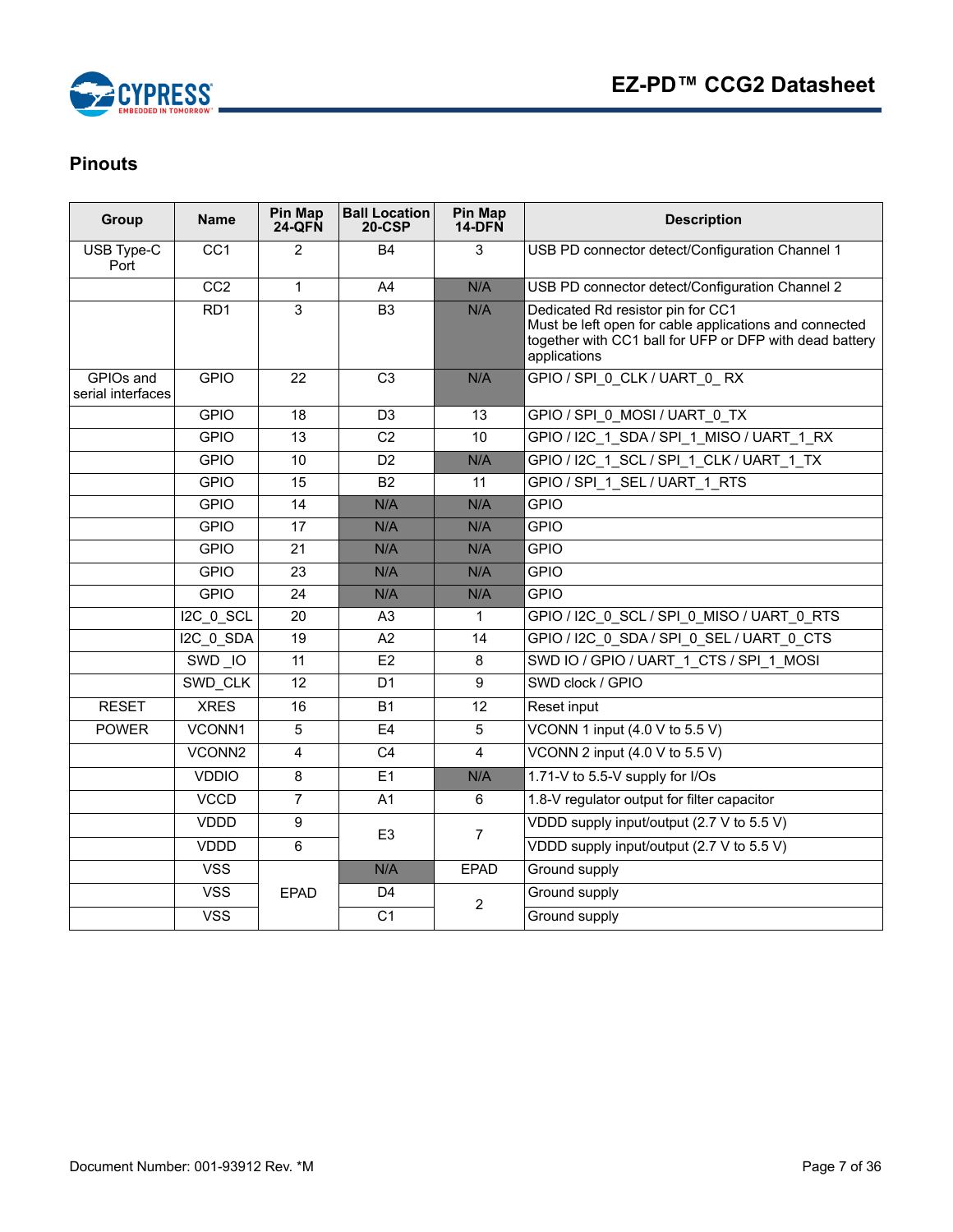



**Figure 3. 20-ball WLCSP EZ-PD CCG2 Ball Map (Bottom (Balls Up) View)** 

#### **Figure 4. 14-pin DFN Pin Map (Top View)**





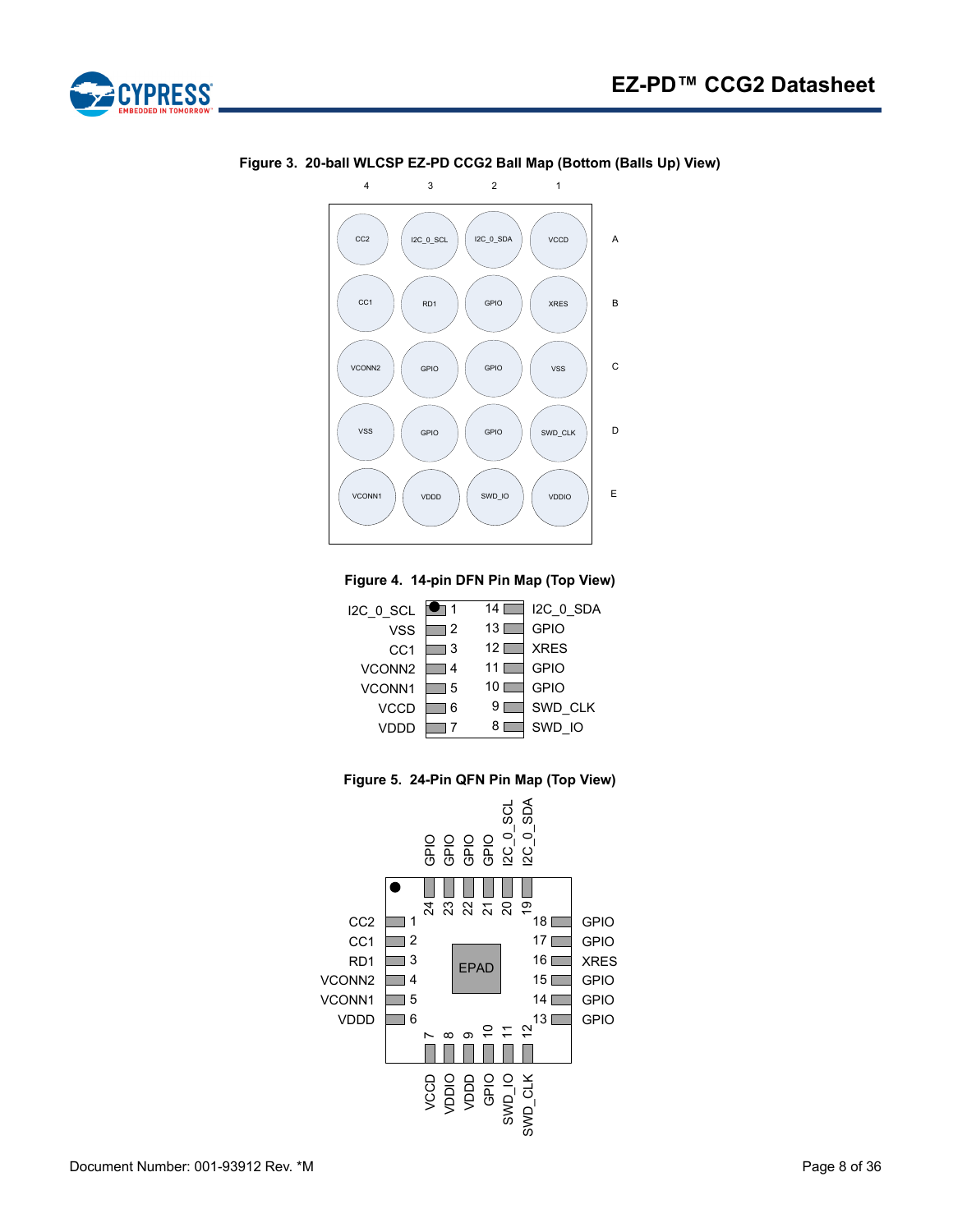

# <span id="page-8-0"></span>**Power**

The following power system diagram shows the set of power supply pins as implemented in EZ-PD CCG2.

EZ-PD CCG2 can operate from three different power sources. VCONN1 and VCONN2 pins can be used as connections to the VCONN pins on a Type-C plug of a cable or VCONN-powered accessory. Each of these inputs support operation over 4.0 to 5.5 V. An internal isolation between VCONN1 and VCONN2 pins is provided allowing them to be at different levels simultaneously. CCG2 can be used in EMCA applications with only one or both VCONN pins as power sources. This is illustrated later in the section on Applications. Besides being power inputs, each VCONN pin is also internally connected to a  $R_A$  termination resistor required for EMCA and VCONN-powered accessories.

EZ-PD CCG2 can also be operate from 2.7 to 5.5 V when operated from the VDDD supply pin. VCONN-powered accessory applications require that CCG2 work down to 2.7 V. In such applications, both the VDDD and VCONN pins should be connected to the VCONN pin of the Type-C plug in the accessory.

<span id="page-8-1"></span>In UFP, DFP, and DRP applications, CCG2 can be operated from VDDD as the only supply input. In such applications, the VCONN pins are left open. In DFP applications, the lowest VDDD level that CCG2 can operate is 3.0 V due to the need to support disconnect detection thresholds of up to 2.7 V.

A separate I/O supply pin, VDDIO, allows the GPIOs to operate at levels from 1.71 to 5.5 V. The VDDIO pin can be equal to or less than the voltages connected to the VCONN1, VCONN2, and VDDD pins. The independent VDDIO supply is not available on the 14-DFN package. On this package, the VDDIO rail is internally connected to the VDDD rails.

The VCCD output of EZ-PD CCG2 must be bypassed to ground via an external capacitor (in the range of 1 to 1.6 µF; X5R ceramic or better).

Bypass capacitors must be used from VDDD and VCONN pins to ground; typical practice for systems in this frequency range is to use a 0.1-µF capacitor. Note that these are simply rules of thumb and that for critical applications, the PCB layout, lead inductance, and the bypass capacitor parasitic should be simulated to design and obtain optimal bypassing.

An example of the power supply bypass capacitors is shown in [Figure 6.](#page-8-1)



#### **Figure 6. EZ-PD CCG2 Power and Bypass Scheme Example**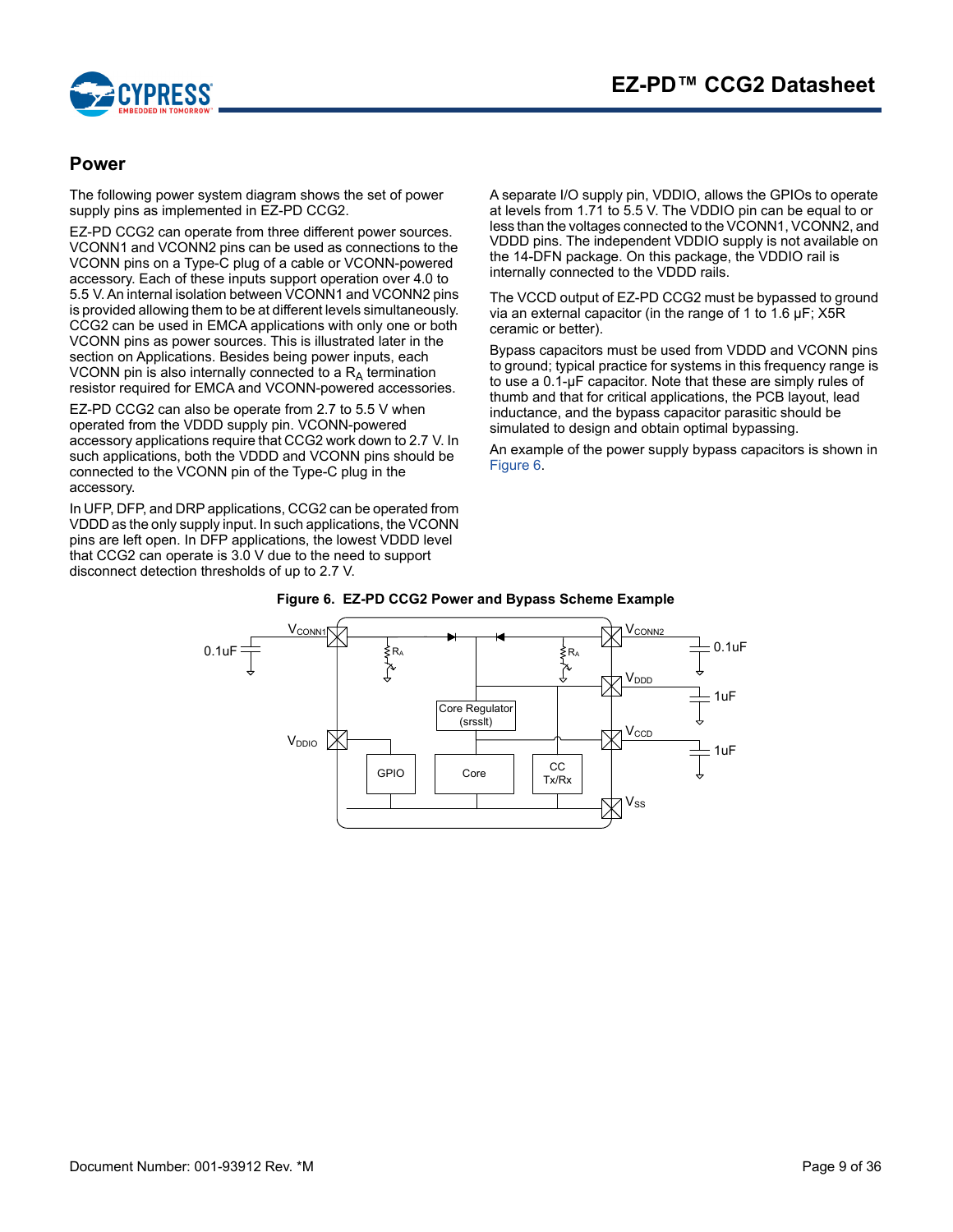

# <span id="page-9-0"></span>**Application Diagrams**

[Figure 7](#page-9-1) to Figure 10 show the application diagrams of a Passive EMCA application using CCG2 devices. [Figure 7](#page-9-1) and [Figure 8](#page-10-0) show the application using a single CCG2 device per cable present at one of the two plugs, whereas [Figure 9](#page-11-0) and Figure 10 show the same with two CCG2 devices per cable present at each plug. The VBUS signal, the SuperSpeed lines, HighSpeed lines, and CC lines are connected directly from one end to another.

The application diagrams shown in [Figure 7](#page-9-1) and [Figure 8](#page-10-0) require a single VCONN wire to run through the cable so that the CCG2 device can be powered irrespective of which plug is connected to the host (DFP). However, in the application diagrams shown in [Figure 9](#page-11-0) and Figure 10, the VCONN signal does not run through the entire cable, but only runs to the respective VCONN pin of the CCG2 device at each end of the plug. Also, only one CCG2 device is powered at any given instance, depending on which one is nearer to the DFP that supplies VCONN.

**Note**: Application diagram in [Figure 8](#page-10-0) requires external diodes to operate in the extended VCONN voltage range of 2.7V to 5.5V.

# <span id="page-9-1"></span>**Figure 7. Passive EMCA Application – Single EZ-PD CCG2 Per Cable (VCONN range between 4.0V to 5.5V)**

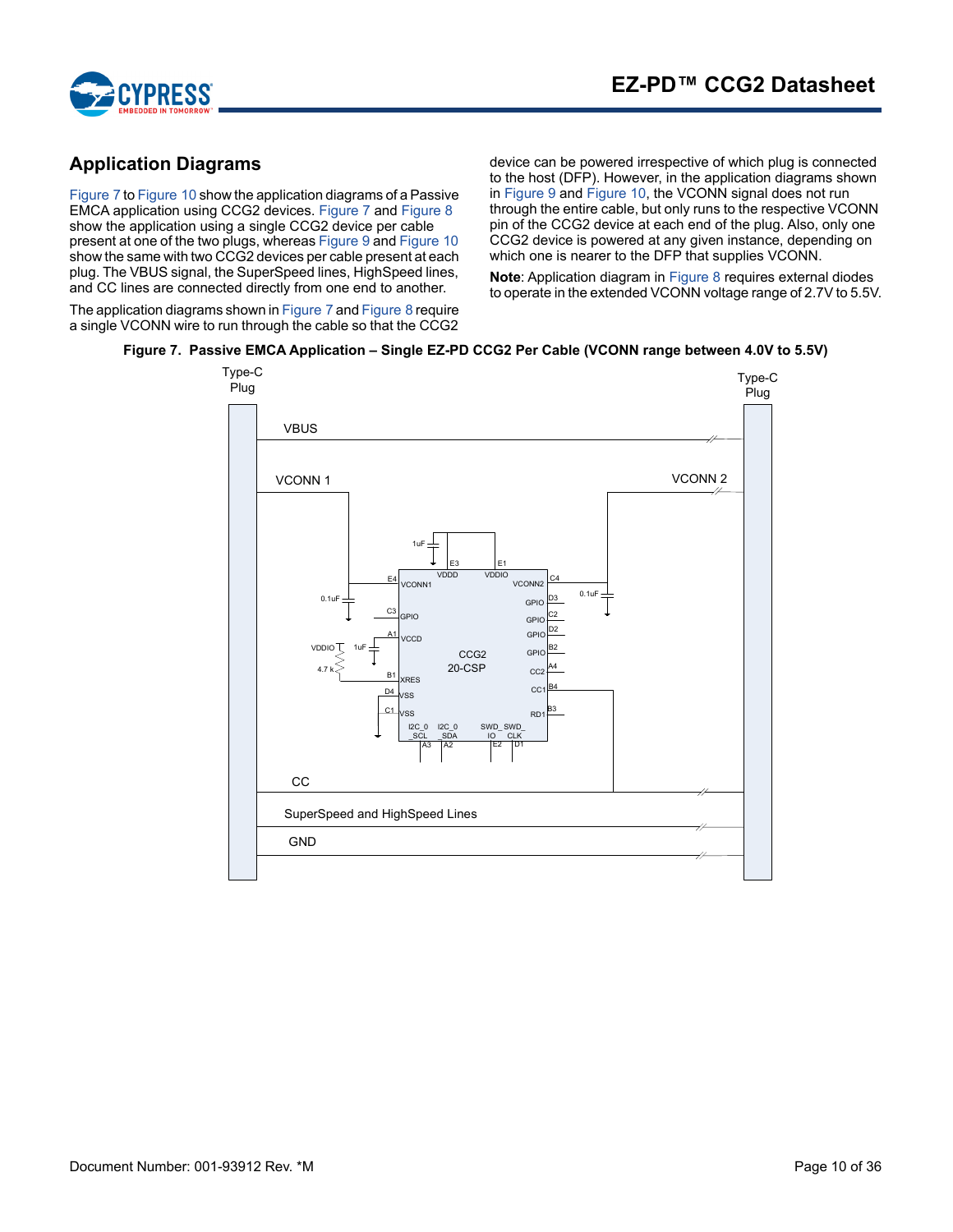

#### <span id="page-10-0"></span>**Figure 8. Passive EMCA Application – Single EZ-PD CCG2 Per Cable (VCONN range between 2.7V to 5.5V)**

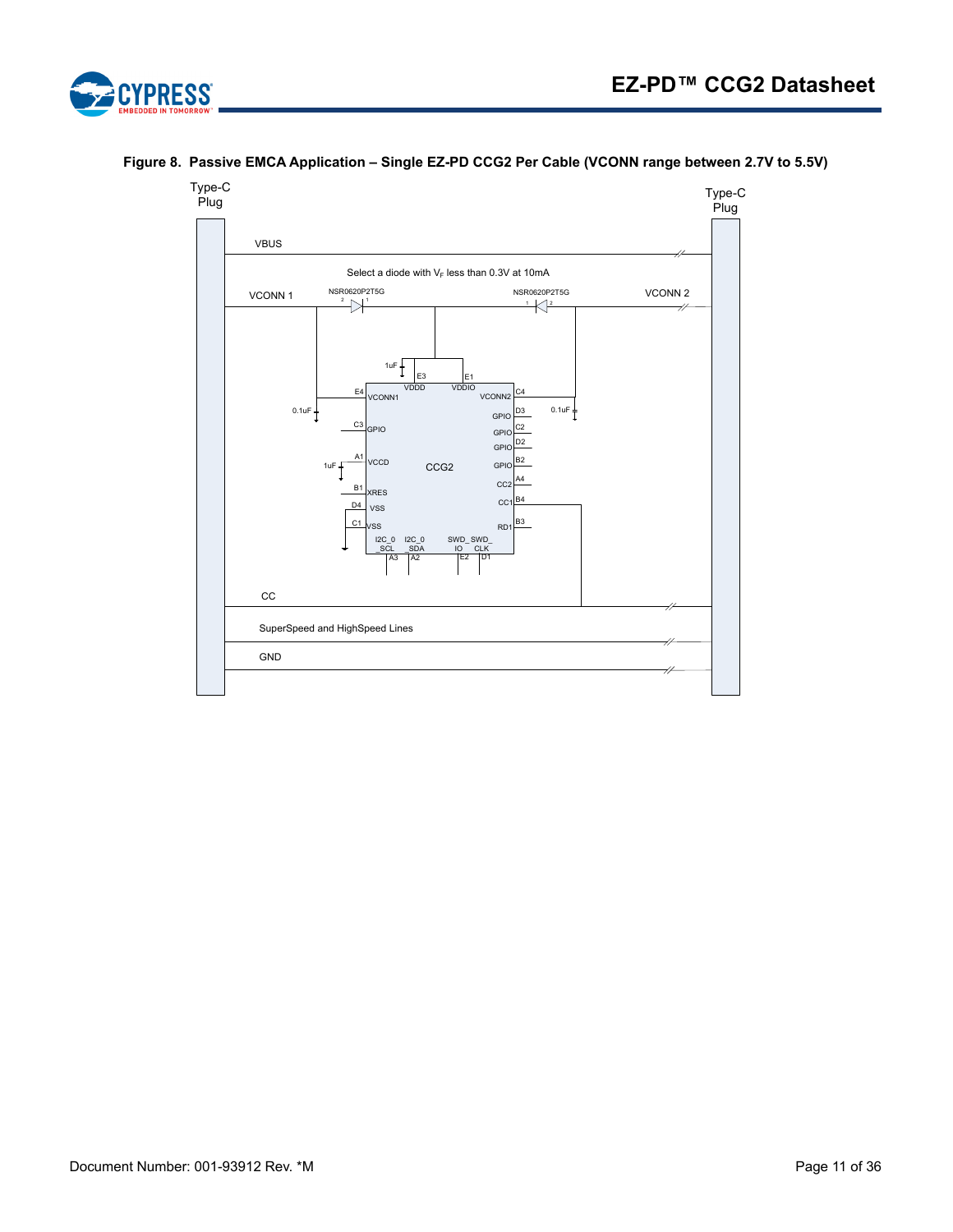

<span id="page-11-0"></span>

**Figure 9. Passive EMCA Application – Single EZ-PD CCG2 Per Plug (VCONN range between 4.0V to 5.5V)**

**Figure 10. Passive EMCA Application – Single EZ-PD CCG2 Per Plug (VCONN range between 2.7V to 5.5V)**

<span id="page-11-1"></span>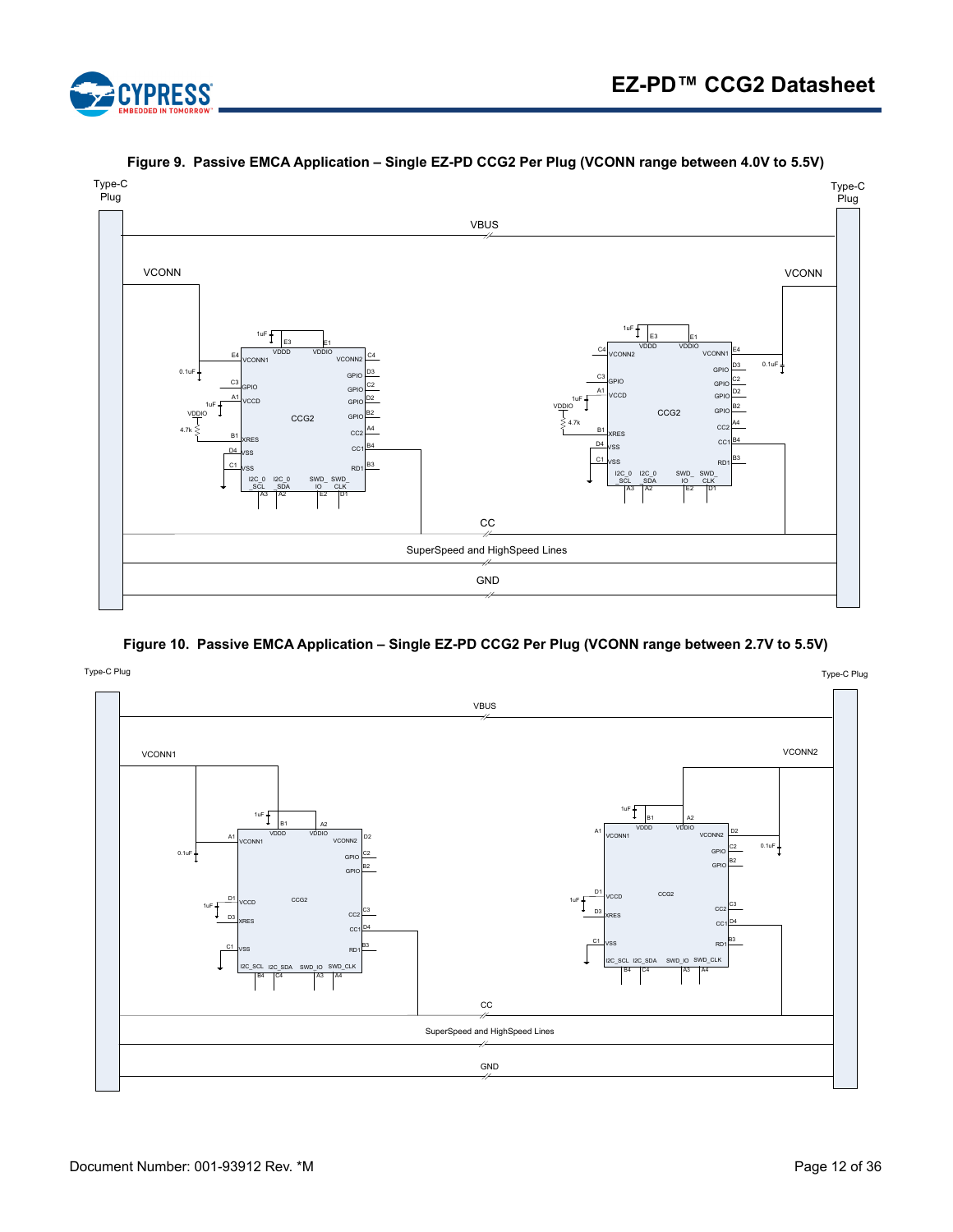

[Figure 11](#page-12-0) shows a CCG2 device being used in a UFP application (tablet with a Type-C port) only as a power consumer.

<span id="page-12-0"></span>The Type-C receptacle brings in HighSpeed and SuperSpeed lines, which are connected directly to the applications processor. The VBUS line from the Type-C receptacle goes directly to the UFP (tablet) charger circuitry. The applications processor communicates over the I<sup>2</sup>C signal with the CCG2 device, and the CC1 and CC2 lines from the Type-C receptacle are connected directly to the respective CC1/2 pins of the CCG2 device.



**Figure 11. Upstream Facing Port (UFP) Application – Tablet with a Type-C Port** 

[Figure 12](#page-13-0) shows a Notebook DRP application diagram using a CCG2 device. The Type-C port can be used as a power provider or a power consumer. The CCG2 device communicates with the Embedded controller (EC) over  $I^2C$ . It also controls the Data Mux to route the High Speed signals either to the USB chipset (during normal mode) or the DisplayPort Chipset (during Alternate Mode). The SBU lines, SuperSpeed and HighSpeed lines are routed directly from the Display Mux of the notebook to the Type-C receptacle.

Optional FETs are provided for applications that need to provide power for accessories and cables using the VCONN pin of the Type-C receptacle. VBUS FETs are also used for providing power over VBUS and for consuming power over VBUS. A VBUS DISCHARGE FET controlled by CCG2 device is used to quickly discharge VBUS after the Type-C connection is detached.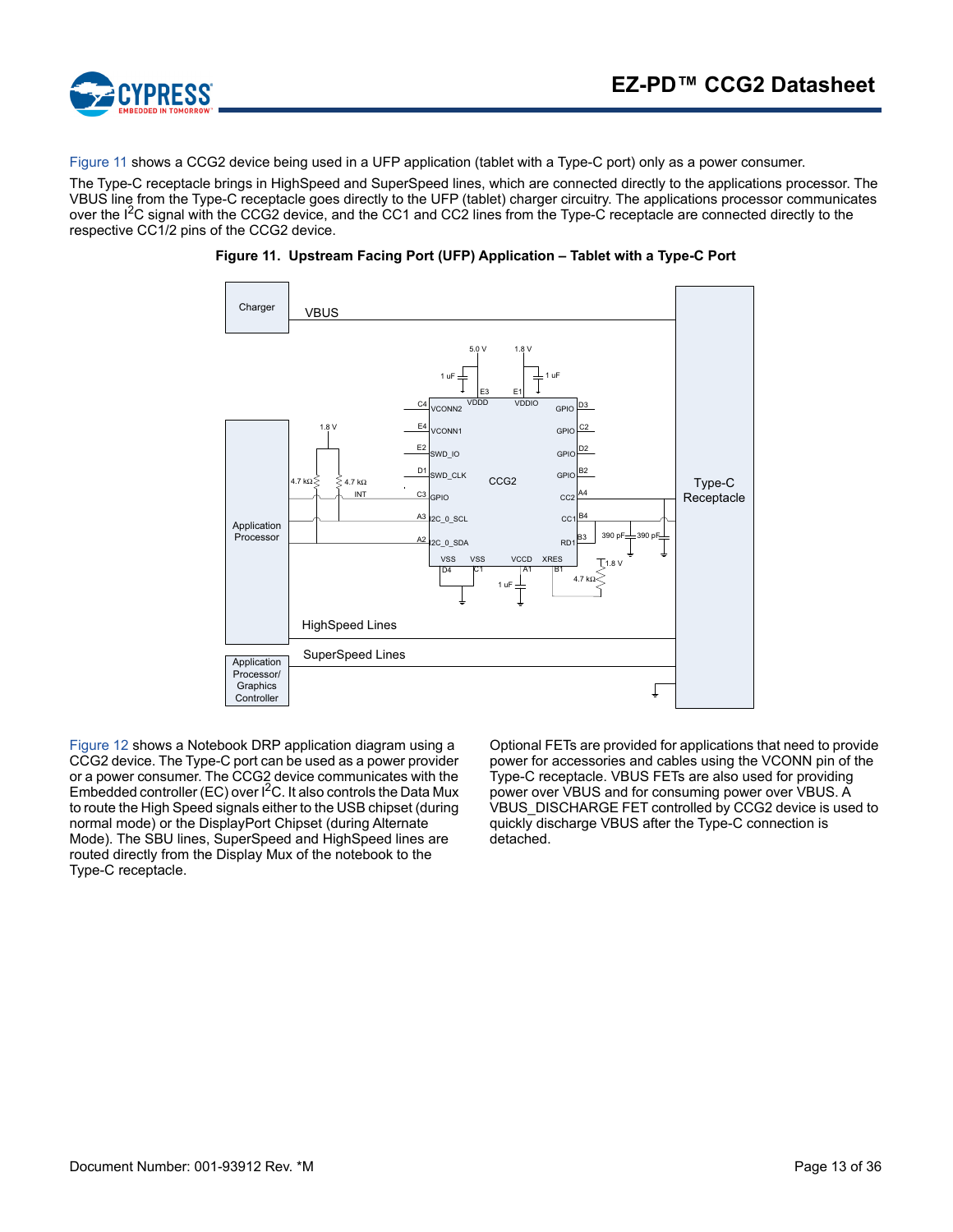

<span id="page-13-0"></span>

**Figure 12. Dual Role Port (DRP) Application**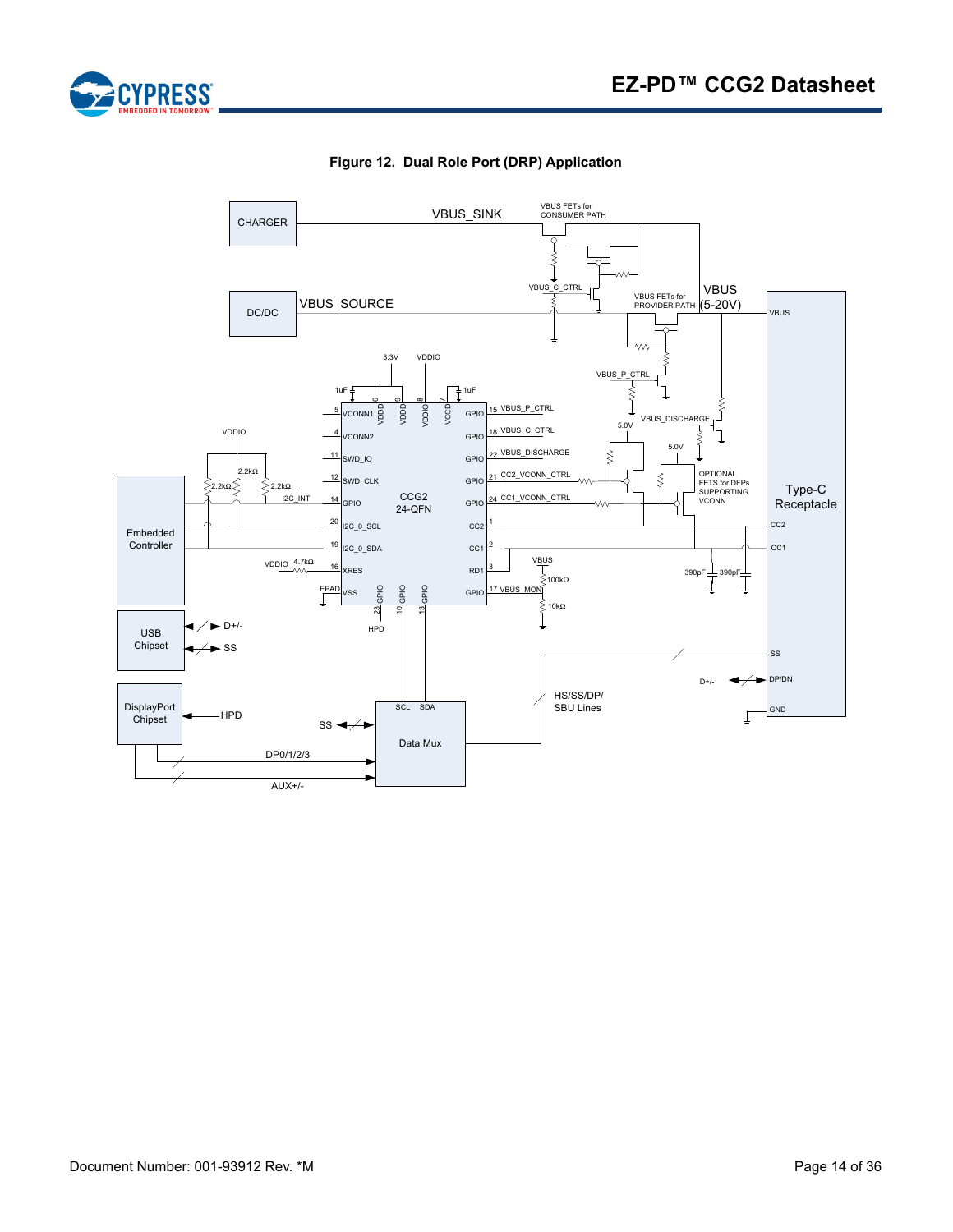

[Figure 13](#page-14-0) shows a CCG2 receptacle-based Power Adapter application in which the CCG2 device is used as a DFP. CCG2 integrates all termination resistors and uses GPIOs (VSEL\_0 and VSEL\_1) to indicate the negotiated power profile. The VBUS

voltage on the Type-C port is monitored using internal ADC to detect undervoltage and overvoltage conditions on VBUS. To ensure quick discharge of VBUS when the power adapter cable is detached, a discharge path is also provided.

<span id="page-14-0"></span>

#### **Figure 13. Downstream Facing Port (DFP) Application**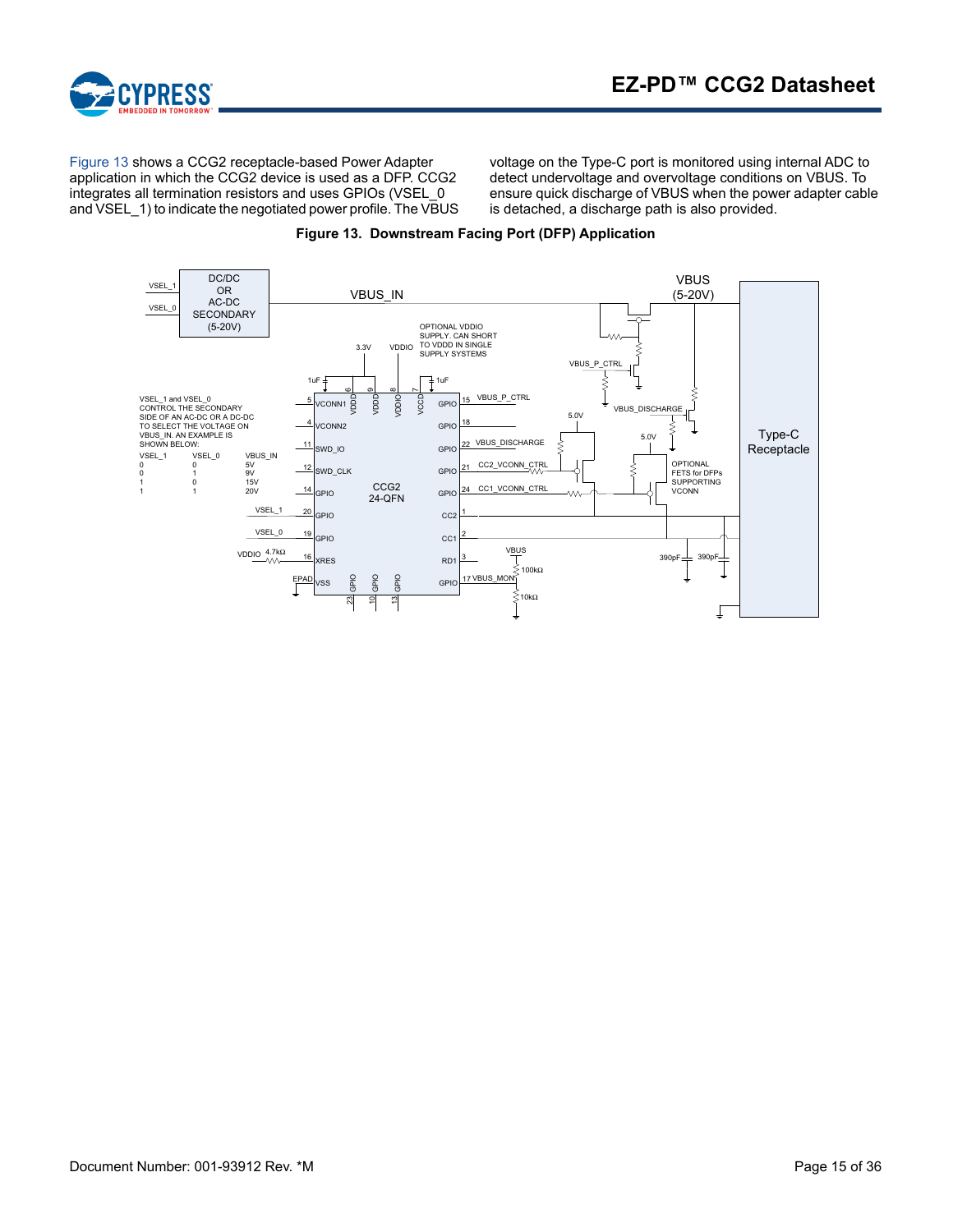

[Figure 14](#page-15-0) shows a USB Type-C to HDMI/DVI/VGA adapter application, which enables connectivity between a PC that supports a Type-C port with DisplayPort Alternate Mode support and a legacy monitor that has HDMI/DVI/VGA interface. It enables users of any Notebook that implements USB-Type C to connect to other display types.

<span id="page-15-0"></span>This application has a Type-C plug on one end and the legacy video (HDMI/DVI/VGA) receptacle on the other end. This application meets the requirements described in Section 4.3 of the VESA DisplayPort Alt Mode on USB Type-C Standard Version 1.0. This application supports display output at a resolution of up to 4K Ultra HD (3840x2160) at 60 Hz. It also supports the USB Billboard Device Class, which is required by the USB PD specification for enumeration of any accessories that support Alternate Mode when connected to a host PC.



#### **Figure 14. USB Type-C to HDMI/DVI/VGA Dongle Application Diagram**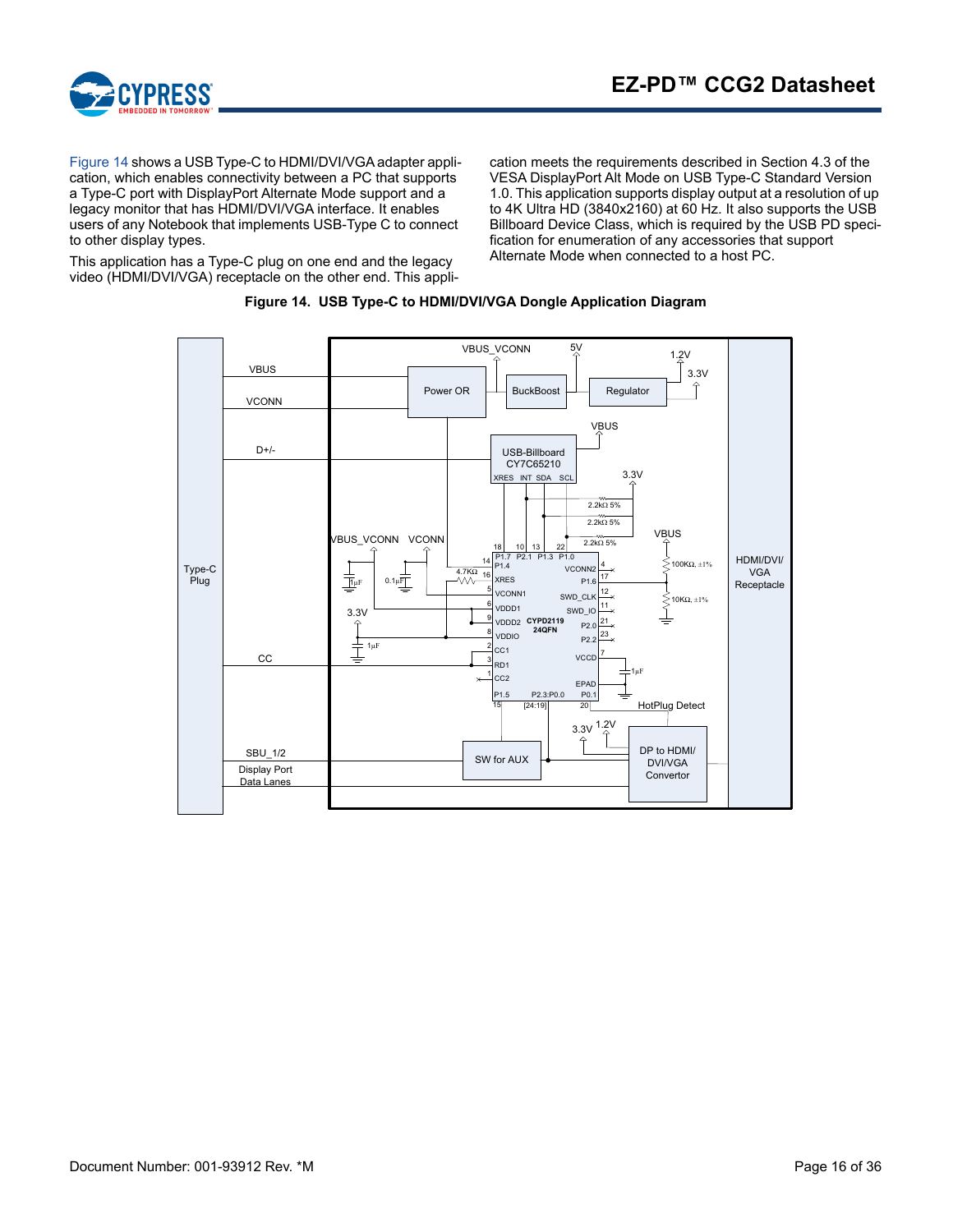



[Figure 15](#page-16-0) shows a USB Type-C to DisplayPort adapter application, which enables connectivity between a PC that supports a Type-C port with DisplayPort Alternate Mode support and a legacy monitor that has a DisplayPort interface.

[Figure 15](#page-16-0) shows a Type-C plug on one end and a DP/mDP plug on the other end. The application meets the requirements described in Section 4.2 of the VESA DisplayPort Alt Mode on USB Type-C Standard Version 1.0 (Scenarios 2a and 2b USB

Type-C to DisplayPort Cables). It also supports the USB Billboard Device Class, which is required by the USB PD specification for enumeration of any accessories that support Alternate Mode when connected to a host PC.



<span id="page-16-0"></span>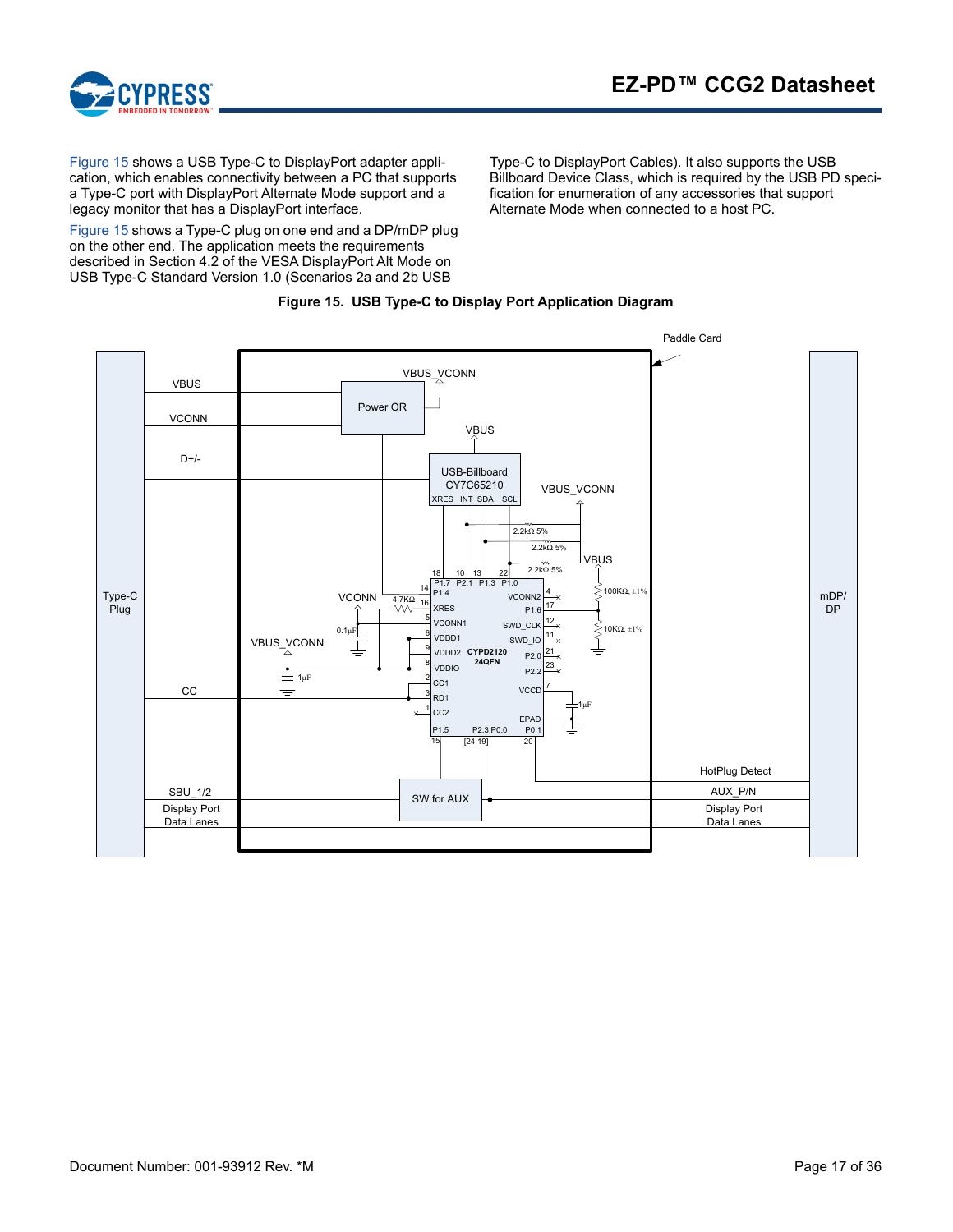

[Figure](#page-17-0) 16 shows a CCG2 Monitor/Dock application diagram. It enables connectivity between a USB Type-C host system on the Upstream port and multiple Display/Data devices on the Downstream port. This application has a USB Type-C receptacle on the Upstream port, which supports data, power, and display. On the Downstream port, this application supports: USB Type-A, Gigabit Ethernet, DisplayPort, and USB Type-C receptacle.

The main features of this solution are:

- Powered from an external 24-V DC power adapter
- <span id="page-17-0"></span>■ Provides up to 45 W (15 V at 3A) on the Upstream Type-C port and up to 15 W (5 V at 3A) on the Downstream USB Type-C port
- Provides simultaneous 4K display output with USB 3.1 Gen 1 on the USB Type-A port
- Four-lane display on the DisplayPort connector
- Multi-Stream support on DisplayPort and Downstream Type-C port
- USB 3.1 Gen 1 hub for USB port expansion
- Gigabit Ethernet using RJ45 connector
- Supports firmware upgrade of CCG2 controllers, HX3 Hub controller, and Billboard controller

#### **Figure 16. CCG2 in Dock/Monitor Application Diagram**



<span id="page-17-1"></span>CCG2 connected on the Upstream Port

CCG2 connected on the Downstream Port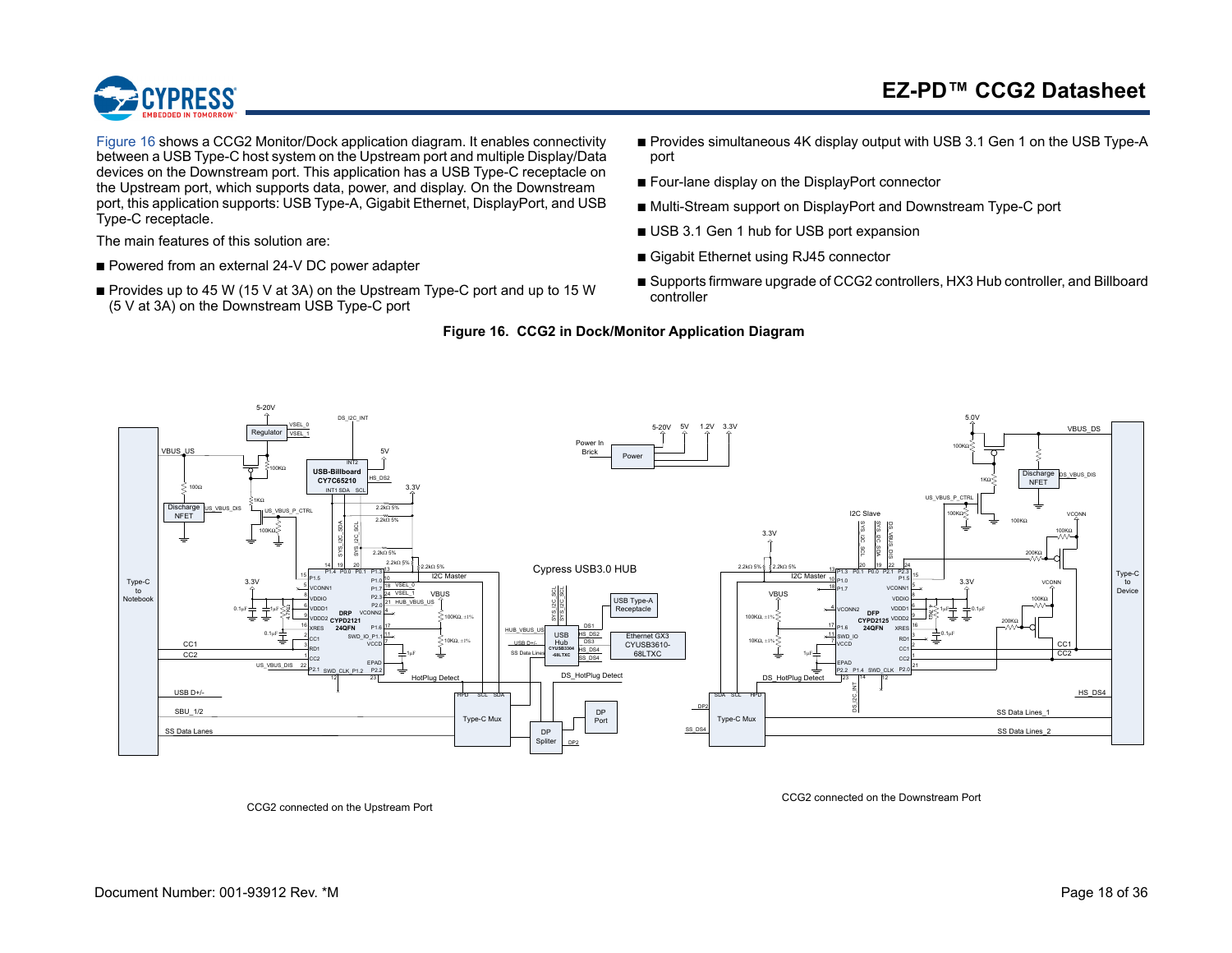

# <span id="page-18-0"></span>**Electrical Specifications**

#### <span id="page-18-1"></span>**Absolute Maximum Ratings**

# <span id="page-18-2"></span>**Table 1. Absolute Maximum Ratings**[\[1](#page-18-3)]

| <b>Parameter</b>            | <b>Description</b>                                                                        | <b>Min</b><br>Typ |   | <b>Max</b>       | <b>Units</b> | <b>Details/Conditions</b>                                             |  |
|-----------------------------|-------------------------------------------------------------------------------------------|-------------------|---|------------------|--------------|-----------------------------------------------------------------------|--|
| $V_{\mathsf{DDD\_MAX}}$     | Digital supply relative to V <sub>SS</sub>                                                | $-0.5$            | — | 6                | V            | Absolute max                                                          |  |
| V <sub>CONN1_MAX</sub>      | Max supply voltage relative to $V_{SS}$                                                   |                   |   | 6                | V            | Absolute max                                                          |  |
| V <sub>CONN2_MAX</sub>      | Max supply voltage relative to $V_{SS}$                                                   |                   |   | 6                | $\vee$       | Absolute max                                                          |  |
| V <sub>DDIO_MAX</sub>       | Max supply voltage relative to $V_{SS}$                                                   |                   | — | 6                | $\vee$       | Absolute max                                                          |  |
| V <sub>GPIO_ABS</sub>       | GPIO voltage                                                                              | $-0.5$            |   | $V_{DDIO}$ + 0.5 | $\vee$       | Absolute max                                                          |  |
| $V_{\text{CC}\_\text{ABS}}$ | Absolute max voltage for CC1 and<br>CC2 pins                                              |                   |   | 6                | $\vee$       | Absolute max                                                          |  |
| <sup>I</sup> GPIO_ABS       | Maximum current per GPIO                                                                  | $-25$             |   | 25               | mA           | Absolute max                                                          |  |
| <b>GPIO</b> injection       | GPIO injection current, Max for<br>$V_{IH}$ > $V_{DDD}$ , and Min for $V_{IL}$ < $V_{SS}$ | $-0.5$            |   | 0.5              | mA           | Absolute max, current<br>injected per pin                             |  |
| ESD HBM                     | Electrostatic discharge human<br>body model                                               | 2200              |   |                  | $\vee$       |                                                                       |  |
| ESD_CDM                     | Electrostatic discharge charged<br>device model                                           | 500               |   |                  | $\vee$       |                                                                       |  |
| LU                          | Pin current for latch-up                                                                  | $-200$            |   | 200              | mA           |                                                                       |  |
| ESD_IEC_CON                 | Electrostatic discharge<br>IEC61000-4-2                                                   | 8000              |   |                  | $\vee$       | Contact discharge on<br>CC1, CC2, VCONN1, and<br>VCONN2 pins          |  |
| ESD_IEC_AIR                 | Electrostatic discharge<br>IEC61000-4-2                                                   | 15000             |   |                  | $\vee$       | Air discharge for pins<br>CC1, CC2, VCONN1, and<br>VCONN <sub>2</sub> |  |
|                             |                                                                                           |                   |   |                  |              |                                                                       |  |

**Note**

<span id="page-18-3"></span><sup>1.</sup> Usage above the absolute maximum conditions listed in [Table 1](#page-18-2) may cause permanent damage to the device. Exposure to absolute maximum conditions for extended<br>Periods of time may affect device reliability. The maximum s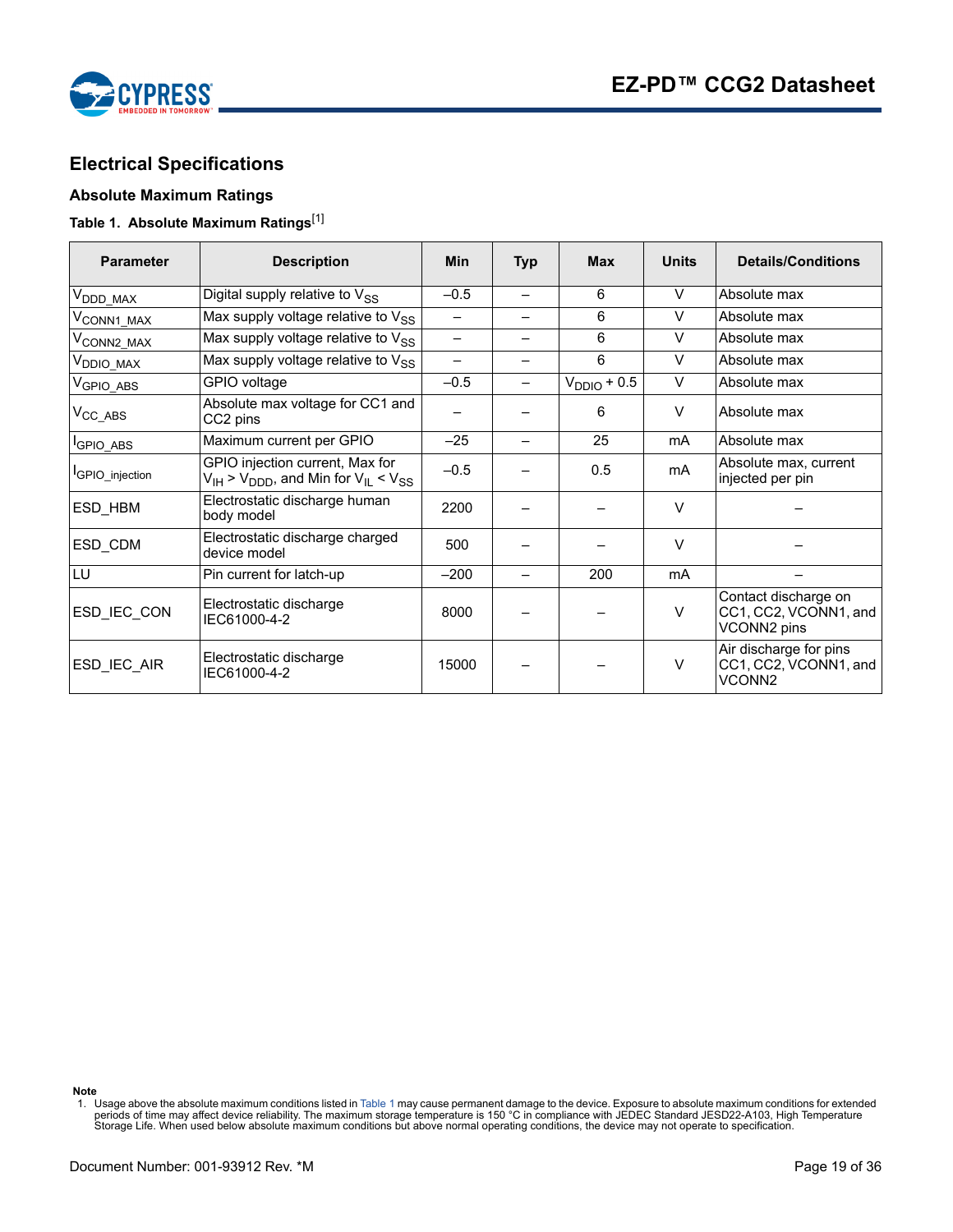

#### <span id="page-19-0"></span>**Device Level Specifications**

All specifications are valid for –40 °C  $\leq$  TA  $\leq$  85 °C and TJ  $\leq$  100 °C, except where noted. Specifications are valid for 3.0 V to 5.5 V, except where noted.

### **Table 2. DC Specifications**

| <b>Spec ID</b>                              | <b>Parameter</b>            | <b>Description</b>                                                                  | Min               | <b>Typ</b>   | <b>Max</b>               | <b>Units</b>      | <b>Details/Conditions</b>                                                                                                                                                                                                                   |
|---------------------------------------------|-----------------------------|-------------------------------------------------------------------------------------|-------------------|--------------|--------------------------|-------------------|---------------------------------------------------------------------------------------------------------------------------------------------------------------------------------------------------------------------------------------------|
| SID.PWR#1                                   | V <sub>DDD</sub>            | Power supply input voltage                                                          | 2.7               |              | 5.5                      | V                 | <b>UFP Applications</b>                                                                                                                                                                                                                     |
| SID.PWR#1 A                                 | V <sub>DDD</sub>            | Power supply input voltage                                                          | 3.0               |              | 5.5                      | $\overline{\vee}$ | <b>DFP/DRP Applications</b>                                                                                                                                                                                                                 |
| SID.PWR#23                                  | $\mathsf{v}_\mathsf{CONN1}$ | Power supply input voltage                                                          | 4.0               |              | 5.5                      | V                 |                                                                                                                                                                                                                                             |
| SID.PWR#23 A                                | V <sub>CONN2</sub>          | Power supply input voltage                                                          | 4.0               |              | 5.5                      | $\vee$            |                                                                                                                                                                                                                                             |
| SID.PWR#13                                  | √ррю                        | GPIO power supply                                                                   | 1.71              |              | 5.5                      | $\overline{\vee}$ |                                                                                                                                                                                                                                             |
| SID.PWR#24                                  | $V_{CCD}$                   | Output voltage (for core logic)                                                     | $\qquad \qquad -$ | 1.8          |                          | V                 |                                                                                                                                                                                                                                             |
| SID.PWR#15                                  | ${\rm c}_{\texttt{EFC}}$    | External regulator voltage bypass on<br>$V_{CCD}$                                   | $\mathbf{1}$      | 1.3          | 1.6                      | μF                | X5R ceramic or better                                                                                                                                                                                                                       |
| SID.PWR#16                                  | $C_{EXC}$                   | Power supply decoupling capacitor<br>on V <sub>DDD</sub>                            |                   | $\mathbf{1}$ | $\overline{\phantom{0}}$ | μF                | X5R ceramic or better                                                                                                                                                                                                                       |
| SID.PWR#25                                  |                             | Power Supply Decoupling Capacitor<br>on V <sub>CONN1</sub> and V <sub>CONN2</sub>   |                   | 0.1          | ╾                        | μF                | X5R ceramic or better                                                                                                                                                                                                                       |
|                                             |                             | Active Mode, $V_{DDD}$ = 2.7 to 5.5 V. Typical values measured at $V_{DD}$ = 3.3 V. |                   |              |                          |                   |                                                                                                                                                                                                                                             |
| SID.PWR#12                                  | I <sub>DD12</sub>           | Supply current                                                                      |                   | 7.5          |                          | mA                | $V_{\text{CONN1}}$ or $V_{\text{CONN2}} = 5$ V,<br>$T_A = 25 °C,$<br>CC I/O IN Transmit or<br>Receive, $R_A$ disconnected,<br>no I/O sourcing current, CPU<br>at 12 MHz                                                                     |
| Sleep Mode, $V_{\text{DDD}}$ = 2.7 to 5.5 V |                             |                                                                                     |                   |              |                          |                   |                                                                                                                                                                                                                                             |
| SID <sub>25</sub> A                         | DD <sub>20</sub> A          | I <sup>2</sup> C wakeup. WDT ON. IMO at<br>48 MHz                                   |                   | 2.0          | 3.0                      | mA                | $V_{\text{DDD}}$ = 3.3 V, T <sub>A</sub> = 25 °C, all<br>blocks except CPU are ON,<br>CC I/O ON, no I/O sourcing<br>current                                                                                                                 |
|                                             |                             | Deep Sleep Mode, V <sub>DDD</sub> = 2.7 to 3.6 V (Regulator on)                     |                   |              |                          |                   |                                                                                                                                                                                                                                             |
| SID DS RA                                   | DD_DS_RA                    | $V_{\text{CONN1}}$ = 5.0, $R_{\text{A}}$ termination<br>disabled                    |                   | 100          |                          | μA                | $V_{\text{CONN1}}$ , $V_{\text{CONN2}}$ = 5 V,<br>$T_A = 25 °C$ .<br>R <sub>A</sub> termination disabled on<br>V <sub>CONN1</sub> and V <sub>CONN2</sub> , see<br>SID.PD.7.<br><b>VCONN leaker circuits</b><br>turned off during deep sleep |
| SID <sub>34</sub>                           | $I_{DD29}$                  | $V_{\text{DDD}}$ = 2.7 to 3.6 V. I <sup>2</sup> C wakeup and<br>WDT ON              |                   | 50           |                          | μA                | $R_A$ switch disabled on<br>V <sub>CONN1</sub> and V <sub>CONN2</sub> .<br>$V_{\text{DDD}}$ = 3.3 V, T <sub>A</sub> = 25 °C                                                                                                                 |
| SID_DS                                      | l <sub>DD_DS</sub>          | $VDDD$ = 2.7 to 3.6 V. CC wakeup ON                                                 |                   | 2.5          |                          | $\mu A$           | Power source = $V_{\text{DDD}}$ ,<br>Type-C not attached, CC<br>enabled for wakeup, $R_{\rm p}$<br>disabled                                                                                                                                 |
| <b>XRES Current</b>                         |                             |                                                                                     |                   |              |                          |                   |                                                                                                                                                                                                                                             |
| <b>SID307</b>                               | $I_{DD}$ $XR$               | Supply current while XRES asserted                                                  |                   | 1            | 10                       | μA                |                                                                                                                                                                                                                                             |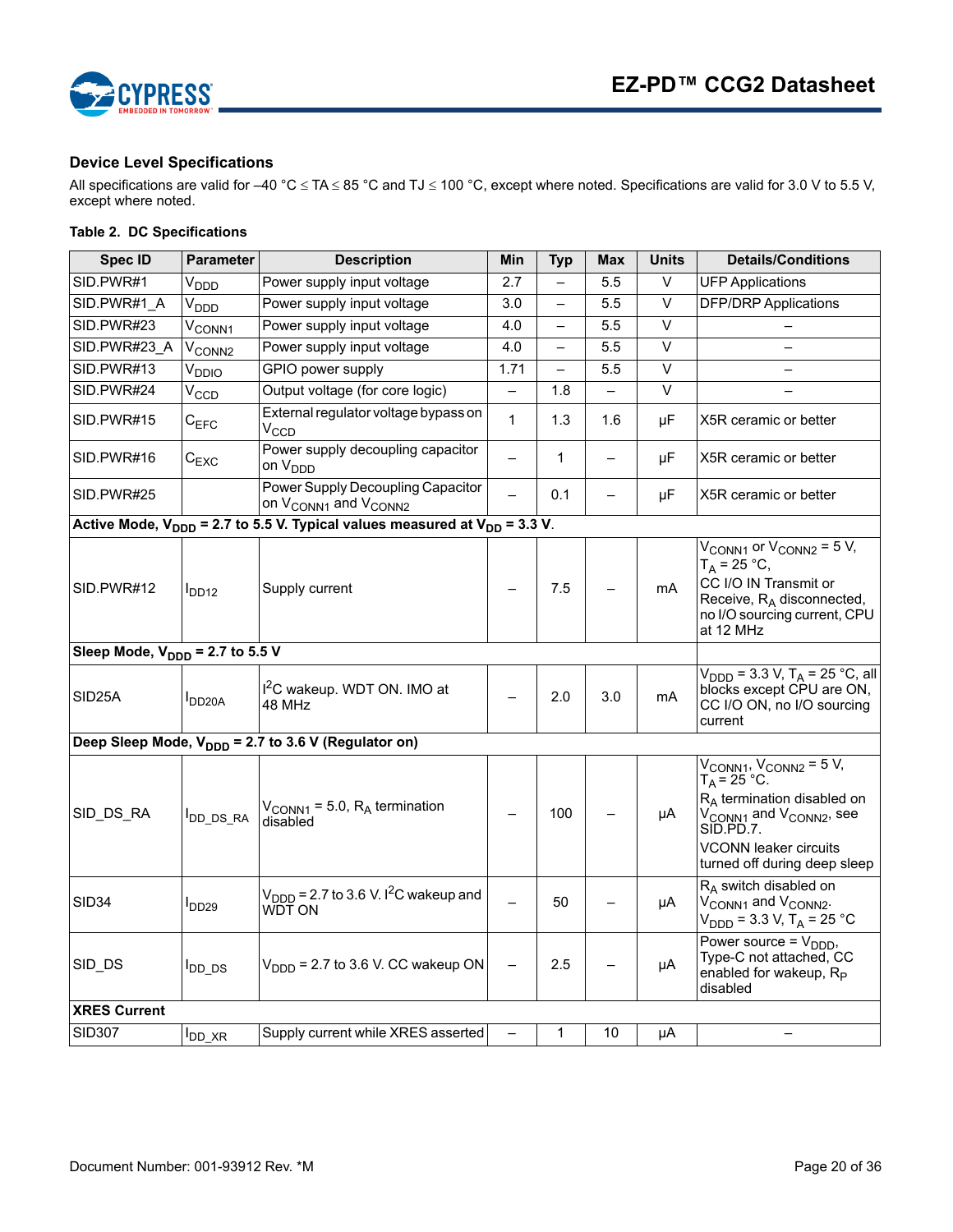

#### **Table 3. AC Specifications**

| <b>Spec ID</b> | <b>Parameter</b>   | <b>Description</b>                                | <b>Min</b> | <b>Typ</b> | <b>Max</b> | <b>Units</b> | <b>Details/Conditions</b>                          |
|----------------|--------------------|---------------------------------------------------|------------|------------|------------|--------------|----------------------------------------------------|
| SID.CLK#4      | F <sub>CPU</sub>   | CPU frequency                                     | DC         |            | 48         | <b>MHz</b>   | $3.0 V \le V_{DDD} \le 5.5 V$                      |
| SID.PWR#20     | $I_{SLEEP}$        | Wakeup from sleep mode                            |            | 0          |            | $\mu s$      | Guaranteed by<br>characterization                  |
| SID.PWR#21     | <b>I</b> DEEPSLEEP | Wakeup from Deep Sleep mode                       |            |            | 35         | $\mu s$      | 24-MHz IMO.<br>Guaranteed by charac-<br>terization |
| SID.XRES#5     | <b>XRES</b>        | External reset pulse width                        | 5          |            |            | $\mu s$      | Guaranteed by<br>characterization                  |
| SYS.FES#1      | PWR RDY            | Power-up to "Ready to accept I2C /<br>CC command" |            | 5          | 25         | ms           | Guaranteed by<br>characterization                  |

*I/O*

# **Table 4. I/O DC Specifications**

<span id="page-20-0"></span>

| <b>Spec ID</b> | <b>Parameter</b>       | <b>Description</b>                                            | <b>Min</b>                    | <b>Typ</b>               | <b>Max</b>            | <b>Units</b> | <b>Details/Conditions</b>                                      |
|----------------|------------------------|---------------------------------------------------------------|-------------------------------|--------------------------|-----------------------|--------------|----------------------------------------------------------------|
| SID.GIO#37     | $\rm V_{IH}^{[2]}$     | Input voltage HIGH threshold                                  | $\overline{0.7}$ × $V_{DDIO}$ |                          |                       | $\vee$       | <b>CMOS input</b>                                              |
| SID.GIO#38     | $V_{ L}$               | Input voltage LOW threshold                                   |                               | $\overline{\phantom{0}}$ | $0.3 \times V_{DDIO}$ | $\vee$       | <b>CMOS</b> input                                              |
| SID.GIO#39     | $\sqrt{H^{[2]}}$       | LVTTL input, $V_{DDIO}$ < 2.7 V                               | $\overline{0.7}$ × $V_{DDIO}$ |                          |                       | $\vee$       |                                                                |
| SID.GIO#40     | $V_{IL}$               | LVTTL input, V <sub>DDIO</sub> < 2.7 V                        |                               | $\overline{\phantom{0}}$ | $0.3 \times V_{DDIO}$ | $\vee$       |                                                                |
| SID.GIO#41     | $\rm V_{\rm IH}^{[2]}$ | LVTTL input, $V_{DDIO} \geq 2.7 V$                            | 2.0                           |                          |                       | $\vee$       |                                                                |
| SID.GIO#42     | $V_{\parallel L}$      | LVTTL input, $V_{DDIO} \geq 2.7 V$                            |                               |                          | 0.8                   | $\vee$       |                                                                |
| SID.GIO#33     | $V_{OH}$               | Output voltage HIGH level                                     | $VDIO - 0.6$                  |                          |                       | $\vee$       | $I_{OH} = 4 mA at 3-V$<br>V <sub>DDIO</sub>                    |
| SID.GIO#34     | $V_{OH}$               | Output voltage HIGH level                                     | $V_{DDIO} - 0.5$              | $\overline{\phantom{0}}$ |                       | $\vee$       | $I_{OH}$ = 1 mA at 1.8-V<br>V <sub>DDIO</sub>                  |
| SID.GIO#35     | $V_{OL}$               | Output voltage LOW level                                      |                               |                          | 0.6                   | $\vee$       | $I_{OL}$ = 4 mA at 1.8-V<br>V <sub>DDIO</sub>                  |
| SID.GIO#36     | $V_{OL}$               | Output voltage LOW level                                      |                               |                          | 0.6                   | $\vee$       | $I_{OL}$ = 8 mA at 3 V V <sub>DDIO</sub>                       |
| SID.GIO#5      | R <sub>PULLUP</sub>    | Pull-up resistor                                              | 3.5                           | 5.6                      | 8.5                   | $k\Omega$    |                                                                |
| SID.GIO#6      | R <sub>PULLDOWN</sub>  | Pull-down resistor                                            | 3.5                           | 5.6                      | 8.5                   | kΩ           |                                                                |
| SID.GIO#16     | I <sub>IL</sub>        | Input leakage current (absolute<br>value)                     |                               |                          | $\overline{2}$        | nA           | 25 °C, $V_{DDIO} = 3.0$<br>V.Guaranteed by<br>characterization |
| SID.GIO#17     | $C_{IN}$               | Input capacitance                                             |                               |                          | 7                     | pF           | Guaranteed by<br>characterization                              |
| SID.GIO#43     | <b>VHYSTTL</b>         | Input hysteresis LVTTL                                        | 25                            | 40                       |                       | mV           | $V_{DDIO} \geq 2.7 V$ .<br>Guaranteed by<br>characterization.  |
| SID.GPIO#44    | V <sub>HYSCMOS</sub>   | Input hysteresis CMOS                                         | $0.05 \times V_{DDIO}$        |                          |                       | mV           | Guaranteed by<br>characterization                              |
| SID69          | <b>I</b> DIODE         | Current through protection diode to<br>V <sub>DDIO</sub> /Vss |                               | -                        | 100                   | μA           | Guaranteed by<br>characterization                              |
| SID.GIO#45     | <b>ITOT_GPIO</b>       | Maximum total source or sink chip<br>current                  |                               |                          | 200                   | mA           | Guaranteed by<br>characterization                              |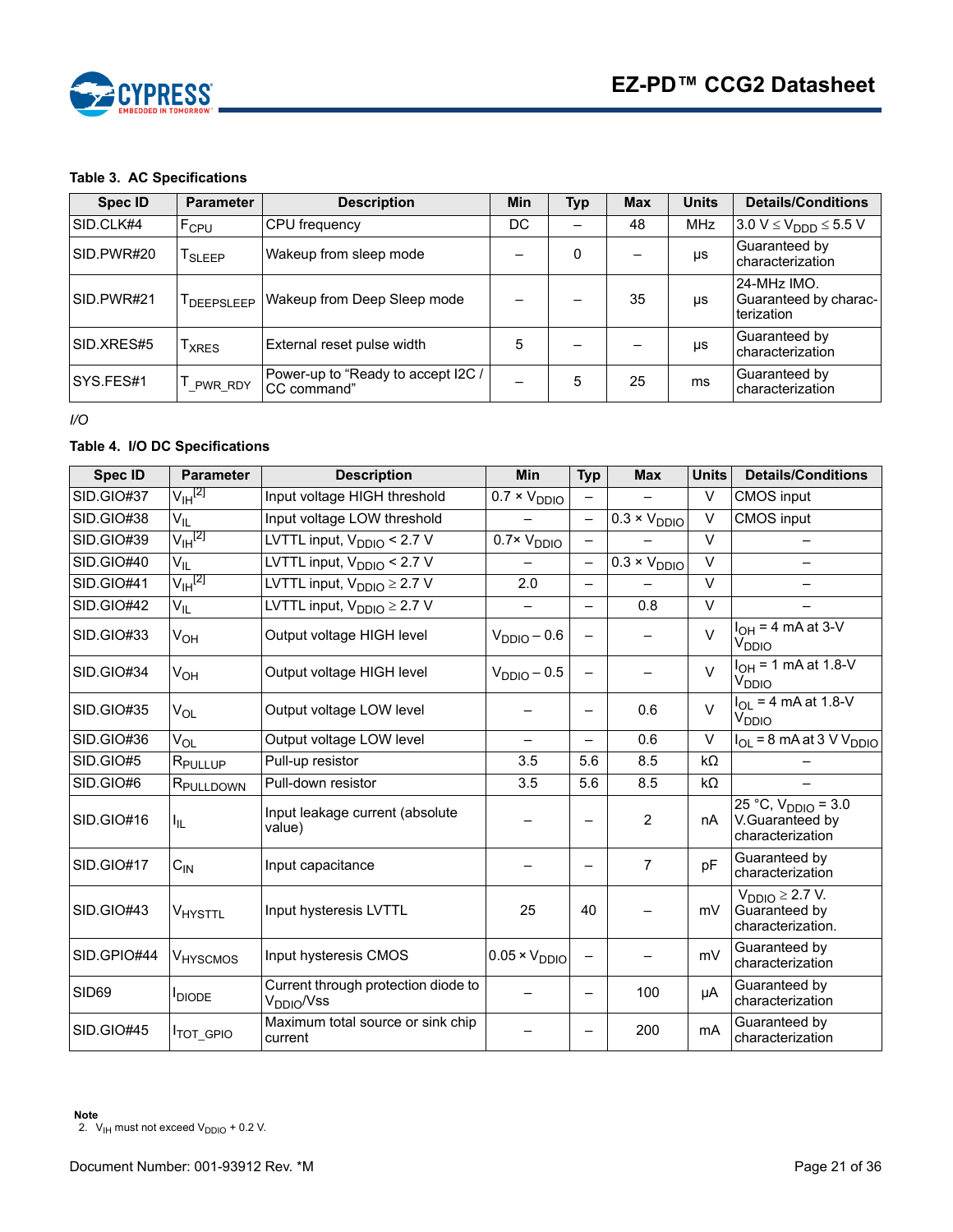

## **Table 5. I/O AC Specifications**

(Guaranteed by Characterization)

| <b>Spec ID</b>    | <b>Parameter</b>   | <b>Description</b> | Min | <b>Typ</b> | <b>Max</b>            | Units | <b>Details/Conditions</b>               |
|-------------------|--------------------|--------------------|-----|------------|-----------------------|-------|-----------------------------------------|
| SID <sub>70</sub> | RISEF              | Rise time          |     | -          | $\sim$<br>-           | ns    | 13.3-V Vi<br>$V_{DDIO}$ , Cload = 25 pF |
| SID71             | <sup>I</sup> FALLF | <b>Fall time</b>   | -   | -          | $\overline{A}$<br>. . | ns    | $3.3-VV$<br>$V_{DDIO}$ , Cload = 25 pF  |

*XRES*

#### **Table 6. XRES DC Specifications**

| <b>Spec ID</b> | <b>Parameter</b>            | <b>Description</b>           | Min                               | Typ | <b>Max</b>                         | <b>Units</b> | <b>Details/Conditions</b>         |
|----------------|-----------------------------|------------------------------|-----------------------------------|-----|------------------------------------|--------------|-----------------------------------|
| SID.XRES#1     | V <sub>IH</sub>             | Input voltage HIGH threshold | $0.7 \times$<br>V <sub>DDIO</sub> |     |                                    |              | <b>CMOS</b> input                 |
| SID.XRES#2     | $V_{IL}$                    | Input voltage LOW threshold  |                                   |     | $0.3 \times$<br>V <sub>DDIO</sub>  | $\vee$       | <b>CMOS</b> input                 |
| SID.XRES#3     | $C_{IN}$                    | Input capacitance            |                                   |     |                                    | pF           | Guaranteed by<br>characterization |
| SID.XRES#4     | <b>IV<sub>HYSXRES</sub></b> | Input voltage hysteresis     |                                   |     | $0.05 \times$<br>V <sub>DDIO</sub> | mV           | Guaranteed by characterization    |

#### <span id="page-21-0"></span>**Digital Peripherals**

The following specifications apply to the Timer/Counter/PWM peripherals in the Timer mode.

#### *Pulse Width Modulation (PWM) for GPIO Pins*

#### **Table 7. PWM AC Specifications**

(Guaranteed by Characterization)

| <b>Spec ID</b> | <b>Parameter</b>         | <b>Description</b>           | <b>Min</b> | Typ  | <b>Max</b>               | <b>Units</b> | <b>Details/Conditions</b>                                                                             |
|----------------|--------------------------|------------------------------|------------|------|--------------------------|--------------|-------------------------------------------------------------------------------------------------------|
| SID.TCPWM.3    | T <sub>CPWMFREQ</sub>    | Operating frequency          |            | Fc.  | $\overline{\phantom{0}}$ | <b>MHz</b>   | Fc max = CLK SYS. Maximum<br>$= 48$ MHz.                                                              |
| SID.TCPWM.4    | <b>PWMENEXT</b>          | Input trigger pulse width    |            | 2/Fc |                          | ns           | For all Trigger Events                                                                                |
| SID.TCPWM.5    | <b>I</b> PWMEXT          | Output trigger pulse width   |            | 2/Fc |                          | ns           | Minimum possible width of<br>Overflow, Underflow, and CC<br>(Counter equals Compare<br>value) outputs |
| SID.TCPWM.5A   | $T_{CRES}$               | Resolution of counter        |            | 1/Fc |                          | ns           | Minimum time between<br>successive counts                                                             |
| SID.TCPWM.5B   | <b>PWM<sub>RES</sub></b> | <b>PWM</b> resolution        |            | 1/Fc |                          | ns           | Minimum pulse width of PWM<br>output                                                                  |
| SID.TCPWM.5C   | $Q_{RES}$                | Quadrature inputs resolution |            | 1/Fc |                          | ns           | Minimum pulse width between<br>quadrature-phase inputs                                                |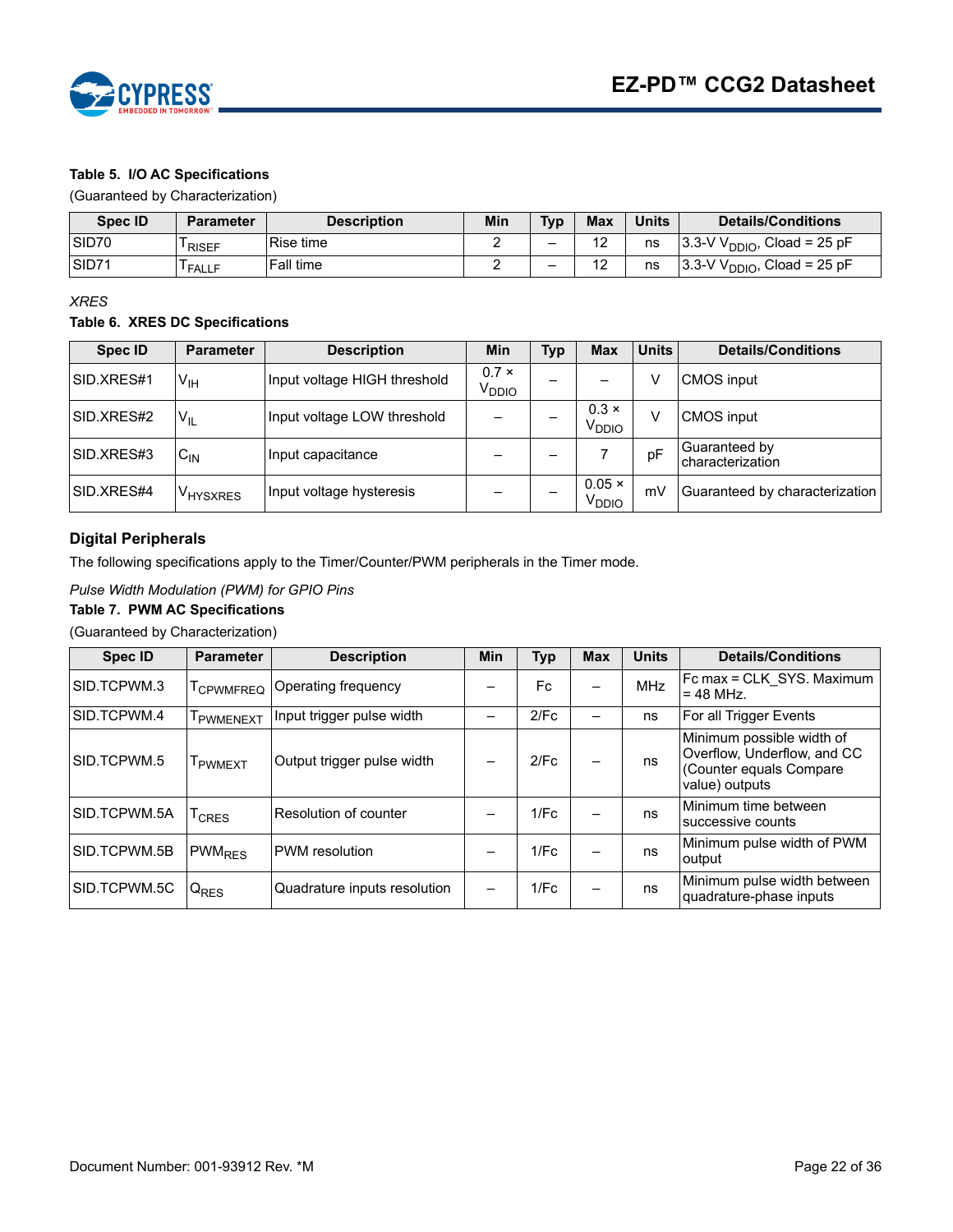

## *I 2C* **Table 8. Fixed I2C DC Specifications**

(Guaranteed by Characterization)

| Spec ID            | <b>Parameter</b>  | <b>Description</b>                         | Min      | Tvp | <b>Max</b> | <b>Units</b> | <b>Details/Conditions</b> |
|--------------------|-------------------|--------------------------------------------|----------|-----|------------|--------------|---------------------------|
| <b>SID149</b>      | I <sub>12C1</sub> | Block current consumption at 100 kbps      | $\equiv$ |     | 60         | μA           | -                         |
| SID <sub>150</sub> | $I_{12C2}$        | Block current consumption at 400 kbps      |          |     | 185        | μA           | -                         |
| SID <sub>151</sub> | $I12C3$           | Block current consumption at 1 Mbps        | -        |     | 390        | uA           | -                         |
| SID <sub>152</sub> | $I_{12C4}$        | <sup>12</sup> C enabled in Deep Sleep mode | -        |     | 1.4        | μA           | $\overline{\phantom{0}}$  |

## **Table 9. Fixed I2C AC Specifications**

(Guaranteed by Characterization)

| <b>Spec ID</b> | Parameter | <b>Description</b> | Min | <b>Typ</b> | <b>Max</b> | <b>Units</b> | <b>Details/Conditions</b> |
|----------------|-----------|--------------------|-----|------------|------------|--------------|---------------------------|
| <b>SID153</b>  | -<br>12C1 | <b>Bit rate</b>    | -   | -          |            | <b>Mbps</b>  |                           |

#### **Table 10. Fixed UART DC Specifications**

(Guaranteed by Characterization)

| Spec ID             | <b>Parameter</b>  | <b>Description</b>                        | Min | <b>Typ</b> | <b>Max</b> | <b>Units</b> | <b>Details/Conditions</b>          |
|---------------------|-------------------|-------------------------------------------|-----|------------|------------|--------------|------------------------------------|
| ISID <sub>160</sub> | UART <sub>1</sub> | Block current consumption at<br>100 Kbps  | -   | -          | 125        | uА           | lGuaranteed bv<br>characterization |
| ISID <sub>161</sub> | UART <sub>2</sub> | Block current consumption at<br>1000 Kbps | -   | -          | 312        | uА           | lGuaranteed bv<br>characterization |

#### **Table 11. Fixed UART AC Specifications**

(Guaranteed by Characterization)

| <b>Spec ID</b>     | <b>Parameter</b> | <b>Description</b> | Min | <b>Typ</b> | <b>Max</b> | <b>Units</b> | <b>Details/Conditions</b>                |
|--------------------|------------------|--------------------|-----|------------|------------|--------------|------------------------------------------|
| SID <sub>162</sub> | -<br><b>UART</b> | <b>Bit rate</b>    | -   | -          |            | <b>Mbps</b>  | <b>Guaranteed</b> bv<br>characterization |

#### **Table 12. Fixed SPI DC Specifications**

(Guaranteed by Characterization)

| Spec ID            | <b>Parameter</b>              | <b>Description</b>                  | Min                      | <b>Typ</b> | <b>Max</b> | <b>Units</b> | <b>Details/Conditions</b>         |
|--------------------|-------------------------------|-------------------------------------|--------------------------|------------|------------|--------------|-----------------------------------|
| SID <sub>163</sub> | <sup>I</sup> SPI <sub>1</sub> | Block current consumption at 1 Mbps | $\overline{\phantom{0}}$ |            | 360        | μA           | Guaranteed by<br>characterization |
| <b>SID164</b>      | <sup>I</sup> SPI <sub>2</sub> | Block current consumption at 4 Mbps | $\qquad \qquad$          |            | 560        | μA           | Guaranteed by<br>characterization |
| <b>SID165</b>      | <sup>I</sup> SPI3             | Block current consumption at 8 Mbps | $\overline{\phantom{m}}$ |            | 600        | uА           | Guaranteed by<br>characterization |

#### **Table 13. Fixed SPI AC Specifications**

(Guaranteed by Characterization)

| Spec ID             | <b>Parameter</b> | <b>Description</b>                                   | Min | $T_Vp$ | <b>Max</b> | <b>Units</b> | <b>Details/Conditions</b>          |
|---------------------|------------------|------------------------------------------------------|-----|--------|------------|--------------|------------------------------------|
| ISID <sub>166</sub> | יוPsP            | SPI Operating frequency (Master; 6X<br>oversampling) | -   | -      |            | MHz          | Guaranteed by<br>Icharacterization |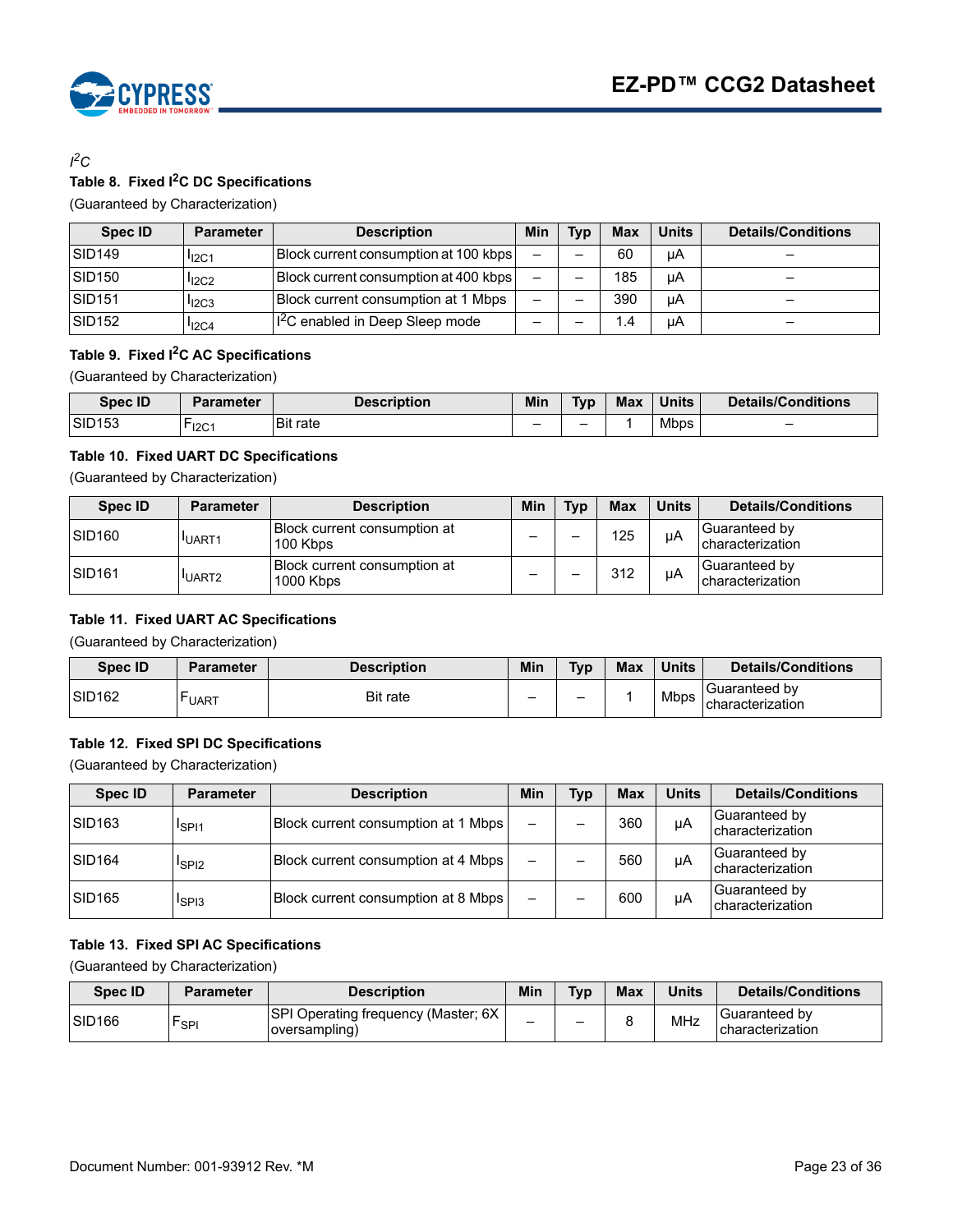



### **Table 14. Fixed SPI Master Mode AC Specifications**

(Guaranteed by Characterization)

| <b>Spec ID</b>     | <b>Parameter</b> | <b>Description</b>                         | Min | Typ | <b>Max</b> | <b>Units</b> | <b>Details/Conditions</b>                                                 |
|--------------------|------------------|--------------------------------------------|-----|-----|------------|--------------|---------------------------------------------------------------------------|
| SID <sub>167</sub> | <b>DMO</b>       | MOSI Valid after SClock driving<br>edge    |     |     | 15         | ns           | Guaranteed by<br>characterization                                         |
| SID <sub>168</sub> | <b>DSI</b>       | MISO Valid before SClock<br>capturing edge | 20  |     |            | ns           | Full clock, late MISO<br>sampling. Guaranteed<br>by characterization      |
| <b>SID169</b>      | <b>HMO</b>       | Previous MOSI data hold time               | 0   |     |            | ns           | Referred to Slave<br>capturing edge.<br>Guaranteed by<br>characterization |

#### **Table 15. Fixed SPI Slave Mode AC Specifications**

(Guaranteed by Characterization)

| Spec ID            | <b>Parameter</b>                 | <b>Description</b>                                      | Min | <b>Typ</b>               | <b>Max</b>           | <b>Units</b> | <b>Details/Conditions</b>                              |
|--------------------|----------------------------------|---------------------------------------------------------|-----|--------------------------|----------------------|--------------|--------------------------------------------------------|
| SID <sub>170</sub> | Т <sub>DМІ</sub>                 | <b>MOSI Valid before Sclock</b><br>Capturing edge       | 40  | $\overline{\phantom{0}}$ |                      | ns           | Guaranteed by<br>characterization                      |
| SID <sub>171</sub> | <sup>I</sup> DSO                 | MISO Valid after Sclock driving<br>edge                 |     |                          | $ 42 + 3 * T_{CPU} $ | ns           | $TCPU = 1/FCPU.$<br>Guaranteed by<br>characterization. |
| ISID171A           | $\mathsf{T}_{\mathsf{DSO\_EXT}}$ | MISO Valid after Sclock driving<br>edge in Ext Clk mode |     |                          | 48                   | ns           | Guaranteed by<br>characterization                      |
| SID172             | <sup>1</sup> HSO                 | lPrevious MISO data hold time                           | 0   | -                        |                      | ns           | Guaranteed by<br>characterization                      |
| ISID172A           | <sup>I</sup> SSELSCK             | SSEL Valid to first SCK Valid edge                      | 100 |                          |                      | ns           | Guaranteed by<br>characterization                      |

#### <span id="page-23-0"></span>**Memory**

#### **Table 16. Flash AC Specifications**

| <b>Spec ID</b>       | <b>Parameter</b>                     | <b>Description</b>                                    | Min  | <b>Typ</b> | <b>Max</b> | <b>Units</b> | <b>Details/Conditions</b>         |
|----------------------|--------------------------------------|-------------------------------------------------------|------|------------|------------|--------------|-----------------------------------|
| SID.MEM#4            | $T_{\text{ROWWRITE}}^{[3]}$          | Row (block) write time (erase and<br>program)         |      |            | 20         | ms           | $Row (block) =$<br>128 bytes      |
| SID.MEM#3            | T <sub>ROWERASE</sub> <sup>[3]</sup> | Row erase time                                        |      |            | 13         | ms           |                                   |
| SID.MEM#8            | TROWPROGRAM <sup>[3]</sup>           | Row program time after erase                          |      |            |            | ms           |                                   |
| SID <sub>178</sub>   | T <sub>BULKERASE</sub> [3]           | Bulk erase time (32 KB)                               |      |            | 35         | ms           |                                   |
| SID <sub>180</sub>   | T <sub>DEVPROG</sub> <sup>[3]</sup>  | Total device program time                             |      |            | 7.5        | seconds      | Guaranteed by<br>characterization |
| <b>SID181</b>        | F <sub>END</sub>                     | Flash endurance                                       | 100K |            |            | cycles       | Guaranteed by<br>characterization |
| SID <sub>182</sub>   | $IF_{\text{RET1}}$                   | Flash retention. $T_A \le 55$ °C, 100 K<br>P/E cycles | 20   |            |            | years        | Guaranteed by<br>characterization |
| SID <sub>182</sub> A | $F_{\text{RET2}}$                    | Flash retention. $T_A \leq 85$ °C, 10 K<br>P/E cycles | 10   |            |            | years        | Guaranteed by<br>characterization |

**Note**

<span id="page-23-1"></span>lt can take as much as 20 milliseconds to write to Flash. During this time the device should not be Reset, or Flash operations will be interrupted and cannot be relied. on to have completed. Reset include the XRES pin, so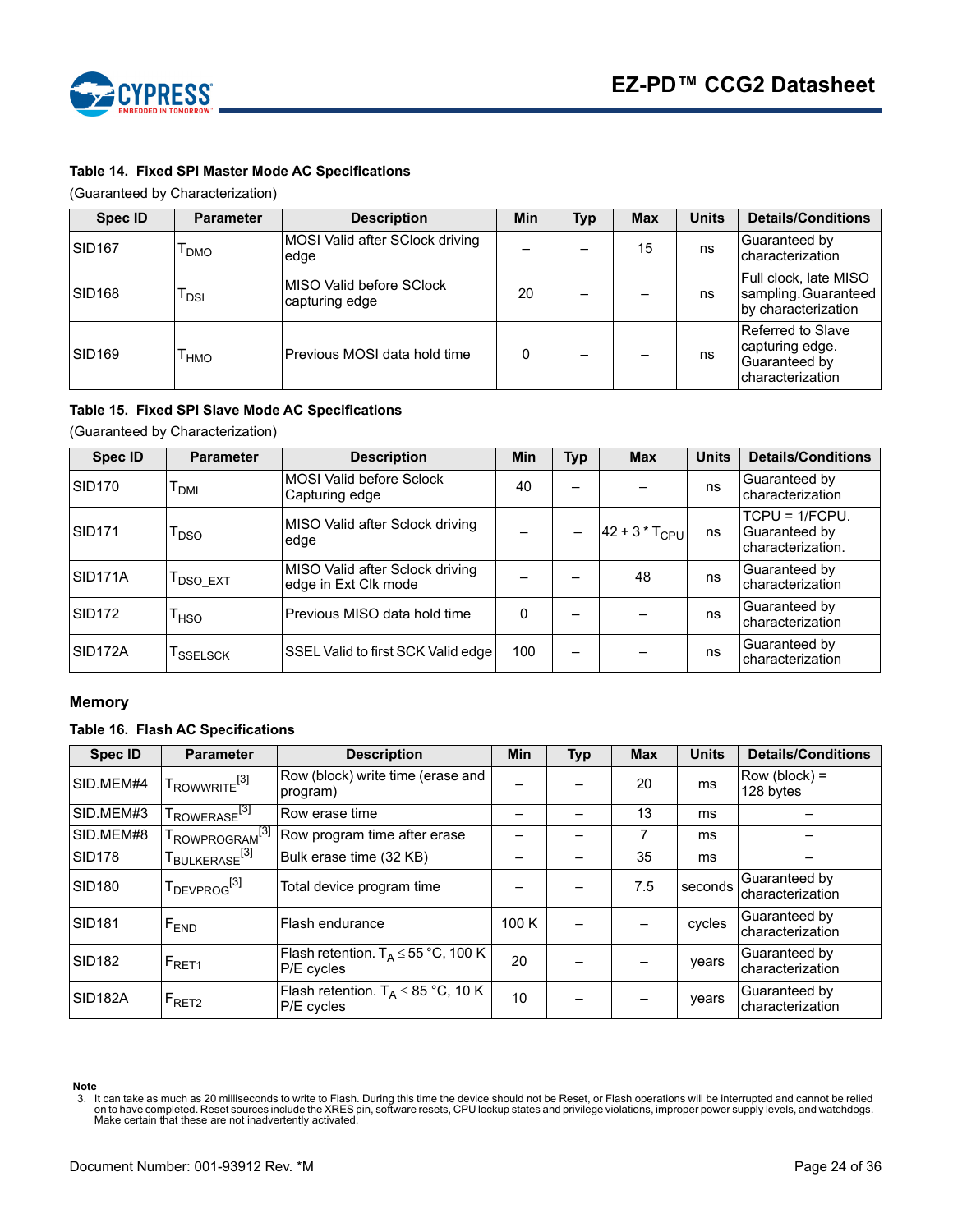

#### <span id="page-24-0"></span>**System Resources**

*Power-on-Reset (POR) with Brown Out*

#### **Table 17. Imprecise Power On Reset (PRES)**

| Spec ID            | <b>Parameter</b>      | <b>Description</b>   | Min  | Typ | <b>Max</b> | <b>Units</b> | Details/Conditions                |
|--------------------|-----------------------|----------------------|------|-----|------------|--------------|-----------------------------------|
| SID <sub>185</sub> | <sup>V</sup> RISEIPOR | Rising trip voltage  | 0.80 | -   | .50        |              | Guaranteed by<br>characterization |
| SID <sub>186</sub> | V <sub>FALLIPOR</sub> | Falling trip voltage | 0.75 | -   | 1.4        |              | Guaranteed by<br>characterization |

#### **Table 18. Precise Power On Reset (POR)**

| Spec ID            | <b>Parameter</b>      | <b>Description</b>                                   | Min | Typ | <b>Max</b> | <b>Units</b> | <b>Details/Conditions</b>         |
|--------------------|-----------------------|------------------------------------------------------|-----|-----|------------|--------------|-----------------------------------|
| SID <sub>190</sub> | V <sub>FALLPPOR</sub> | <b>BOD</b> trip voltage in active and<br>sleep modes | .48 | -   | 1.62       |              | Guaranteed by<br>characterization |
| SID <sub>192</sub> | VFALLDPSLP            | BOD trip voltage in Deep Sleep                       | 1.1 | -   | 1.5        |              | Guaranteed by<br>characterization |

*SWD Interface*

#### **Table 19. SWD Interface Specifications**

| <b>Spec ID</b> | <b>Parameter</b>       | <b>Description</b>                          | <b>Min</b> | <b>Typ</b> | <b>Max</b> | <b>Units</b> | <b>Details/Conditions</b>                |
|----------------|------------------------|---------------------------------------------|------------|------------|------------|--------------|------------------------------------------|
|                | SID.SWD#1 F SWDCLK1    | $3.3 V \leq V_{\text{DDIO}} \leq 5.5 V$     |            |            | 14         | <b>MHz</b>   | SWDCLK $\leq$ 1/3 CPU<br>clock frequency |
|                | SID.SWD#2 F SWDCLK2    | 1.8 V $\leq$ V <sub>DDIO</sub> $\leq$ 3.3 V |            |            |            | <b>MHz</b>   | SWDCLK $\leq$ 1/3 CPU<br>clock frequency |
|                | SID.SWD#3 T SWDI SETUP | $T = 1/f$ SWDCLK                            | $0.25*$ T  |            |            | ns           | Guaranteed by<br>characterization        |
|                | SID.SWD#4 T SWDI HOLD  | $T = 1/f$ SWDCLK                            | $0.25*$ T  |            |            | ns           | Guaranteed by<br>characterization        |
|                | SID.SWD#5 T SWDO VALID | $T = 1/f$ SWDCLK                            |            |            | $0.5 * T$  | ns           | Guaranteed by<br>characterization        |
|                | SID.SWD#6 T SWDO HOLD  | $T = 1/f$ SWDCLK                            |            |            |            | ns           | Guaranteed by<br>characterization        |

#### *Internal Main Oscillator*

#### **Table 20. IMO DC Specifications**

(Guaranteed by Design)

| <b>Spec ID</b>     | <b>Parameter</b> | <b>Description</b>                     | Min                      | <b>Typ</b> | <b>Max</b> | <b>Units</b> | Details/Conditions |
|--------------------|------------------|----------------------------------------|--------------------------|------------|------------|--------------|--------------------|
| SID <sub>218</sub> | <sup>I</sup> IMO | <b>IMO operating current at 48 MHz</b> | $\overline{\phantom{0}}$ | -          | 1000       | uf           | -                  |

#### **Table 21. IMO AC Specifications**

| <b>Spec ID</b>                   | <b>Parameter</b>      | <b>Description</b>                                     | Min | <b>Typ</b> | <b>Max</b> | <b>Units</b> | <b>Details/Conditions</b>          |
|----------------------------------|-----------------------|--------------------------------------------------------|-----|------------|------------|--------------|------------------------------------|
| SID.CLK#13   F <sub>IMOTOL</sub> |                       | Frequency variation at 24, 36,<br>and 48 MHz (trimmed) |     |            | ±2         | $\%$         |                                    |
| SID <sub>226</sub>               | <sup>I</sup> STARTIMO | IMO startup time                                       |     |            |            | μs           | Guaranteed by<br>Icharacterization |
| SID <sub>229</sub>               | <b>JITRMSIMO</b>      | RMS jitter at 48 MHz                                   |     | 145        |            | ps           | Guaranteed by<br>characterization  |
| F <sub>IMO</sub>                 |                       | <b>IMO</b> frequency                                   | 24  |            | 48         | MHz          |                                    |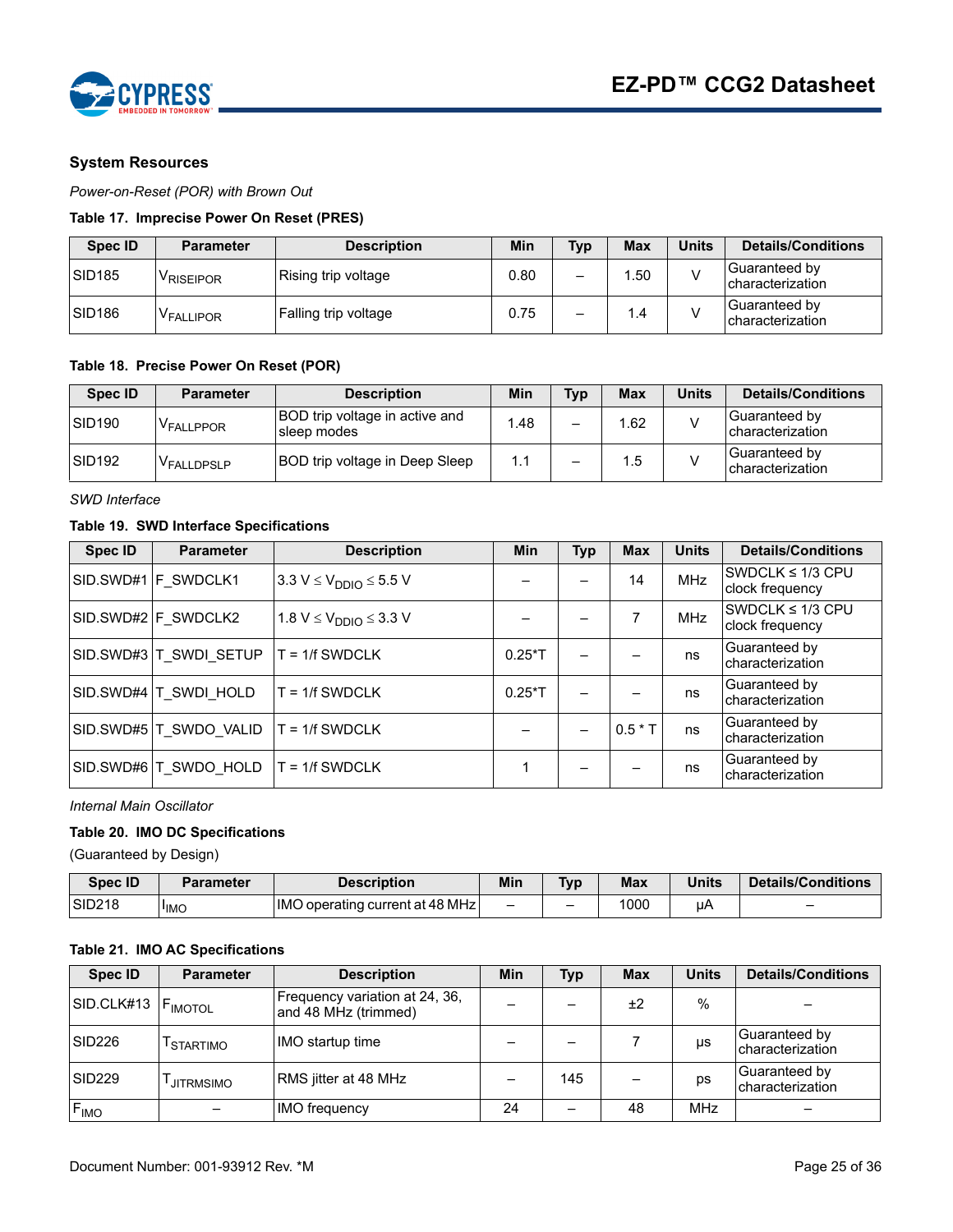

#### *Internal Low-Speed Oscillator*

#### **Table 22. ILO DC Specifications**

(Guaranteed by Design)

| <b>Spec ID</b>     | <b>Parameter</b> | <b>Description</b>                     | Min | Typ | <b>Max</b> | Units | <b>Details/Conditions</b>           |
|--------------------|------------------|----------------------------------------|-----|-----|------------|-------|-------------------------------------|
| SID <sub>231</sub> | <sup>I</sup> ILO | <b>ILO operating current at 32 kHz</b> | —   | 0.3 | .05        | μA    | Guaranteed by<br>l Characterization |
| <b>SID233</b>      | <b>ILOLEAK</b>   | ILO leakage current                    | -   |     | 15         | nA    | Guaranteed by Design                |

#### **Table 23. ILO AC Specifications**

| Spec ID                    | <b>Parameter</b>      | <b>Description</b>   | Min | <b>Typ</b>               | <b>Max</b> | <b>Units</b> | <b>Details/Conditions</b>                |
|----------------------------|-----------------------|----------------------|-----|--------------------------|------------|--------------|------------------------------------------|
| ISID <sub>234</sub>        | <sup>I</sup> STARTILO | ILO startup time     | —   | $\overline{\phantom{0}}$ |            | ms           | Guaranteed by<br><b>characterization</b> |
| SID <sub>236</sub>         | <sup>I</sup> ILODUTY  | ILO duty cycle       | 40  | 50                       | 60         | %            | Guaranteed by<br>characterization        |
| SID.CLK#5 F <sub>ILO</sub> |                       | <b>ILO Frequency</b> | 20  | 40                       | 80         | kHz          | $\overline{\phantom{0}}$                 |

*Power Down*

#### **Table 24. PD DC Specifications**

| <b>Spec ID</b> | <b>Parameter</b>   | <b>Description</b>                                                                     | <b>Min</b>               | <b>Typ</b>               | <b>Max</b> | <b>Units</b> | <b>Details/Conditions</b>                                                                      |  |
|----------------|--------------------|----------------------------------------------------------------------------------------|--------------------------|--------------------------|------------|--------------|------------------------------------------------------------------------------------------------|--|
| SID.PD.1       | Rp_std             | DFP CC termination for default<br><b>USB Power</b>                                     | 64                       | 80                       | 96         | μA           |                                                                                                |  |
| SID.PD.2       | Rp_1.5A            | DFP CC termination for 1.5A<br>power                                                   | 166                      | 180                      | 194        | μA           |                                                                                                |  |
| SID.PD.3       | Rp_3.0A            | DFP CC termination for 3.0A<br>power                                                   | 304                      | 330                      | 356        | μA           |                                                                                                |  |
| SID.PD.4       | Rd                 | UFP CC termination                                                                     | 4.59                     | 5.1                      | 5.61       | $k\Omega$    |                                                                                                |  |
| SID.PD.5       | Rd DB              | UFP Dead Battery CC termi-<br>nation on RD1 and CC2                                    | 4.08                     | 5.1                      | 6.12       | kΩ           | All supplies forced to 0 V<br>and 0.6 V applied at RD1<br>or CC <sub>2</sub>                   |  |
| SID.PD.6       | $R_{\rm A}$        | Power cable termination                                                                | 0.8                      | 1.0                      | 1.2        | kΩ           | All supplies forced to 0 V<br>and 0.2 V applied at<br>V <sub>CONN1</sub> or V <sub>CONN2</sub> |  |
| SID.PD.7       | Ra OFF             | Power cable termination -<br><b>Disabled</b>                                           | 0.4                      | 0.75                     |            | MΩ           | 2.7 V applied at V <sub>CONN1</sub><br>or $V_{CONN2}$ with $R_A$<br>disabled                   |  |
| SID.PD.8       | Rleak 1            | V <sub>CONN</sub> leaker for 0.1-µF load                                               |                          | —                        | 216        | $k\Omega$    |                                                                                                |  |
| SID.PD.9       | Rleak 2            | V <sub>CONN</sub> leaker for 0.5-µF load                                               | —                        | $\overline{\phantom{0}}$ | 41.2       | $k\Omega$    |                                                                                                |  |
| SID.PD.10      | Rleak_3            | V <sub>CONN</sub> leaker for 1.0-µF load                                               | —                        | —                        | 19.6       | kΩ           | Managed Active Cable                                                                           |  |
| SID.PD.11      | Rleak 4            | V <sub>CONN</sub> leaker for 2.0-µF load                                               | $\overline{\phantom{0}}$ | —                        | 9.8        | $k\Omega$    | (MAC) discharge                                                                                |  |
| SID.PD.12      | Rleak 5            | V <sub>CONN</sub> leaker for 5.0-µF load                                               | —                        | —                        | 4.1        | kΩ           |                                                                                                |  |
| SID.PD.13      | Rleak <sub>6</sub> | V <sub>CONN</sub> leaker for 10-µF load                                                | —                        | $\overline{\phantom{0}}$ | 2.0        | kΩ           |                                                                                                |  |
| SID.PD.14      | <b>Ileak</b>       | Leaker on V <sub>CONN1</sub> and V <sub>CONN2</sub><br>for discharge upon cable detach | 150                      |                          |            | μA           |                                                                                                |  |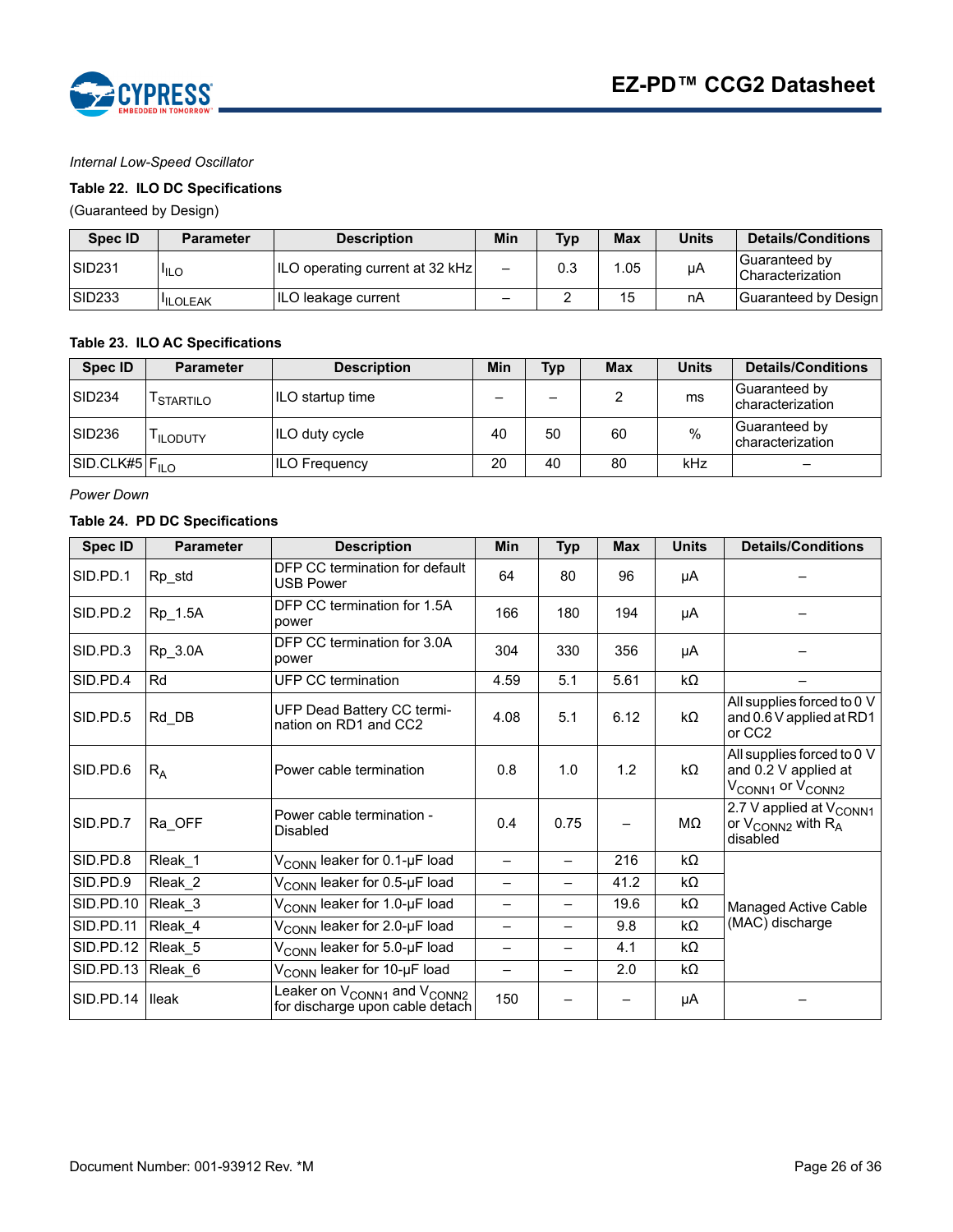

#### *Analog-to-Digital Converter*

# **Table 25. ADC DC Specifications**

| Spec ID       | <b>Parameter</b>  | <b>Description</b>         | <b>Min</b> | <b>Tvp</b> | <b>Max</b> | <b>Units</b> | Details/Conditions             |
|---------------|-------------------|----------------------------|------------|------------|------------|--------------|--------------------------------|
| SID.ADC.1     | Resolution        | <b>ADC</b> resolution      |            | 8          | -          | bits         | Guaranteed by characterization |
| SID.ADC.2 INL |                   | Integral non-linearity     | $-1.5$     |            | .5         | ∟SB          | Guaranteed by characterization |
| SID.ADC.3 DNL |                   | Differential non-linearity | $-2.5$     |            | 2.5        | _SB          | Guaranteed by characterization |
| SID.ADC.4     | <b>Gain Error</b> | Gain error                 |            |            |            | _SB          | Guaranteed by characterization |

#### **Table 26. ADC AC Specifications**

| <b>Spec ID</b> | <b>Parameter</b>   | <b>Description</b>                          | Min | <b>Tvp</b> | <b>Max</b> | <b>Units</b> | <b>Details/Conditions</b>           |
|----------------|--------------------|---------------------------------------------|-----|------------|------------|--------------|-------------------------------------|
|                | SID.ADC.5 SLEW Max | Rate of change of sampled voltage<br>signal | _   | -          |            |              | V/ms Guaranteed by characterization |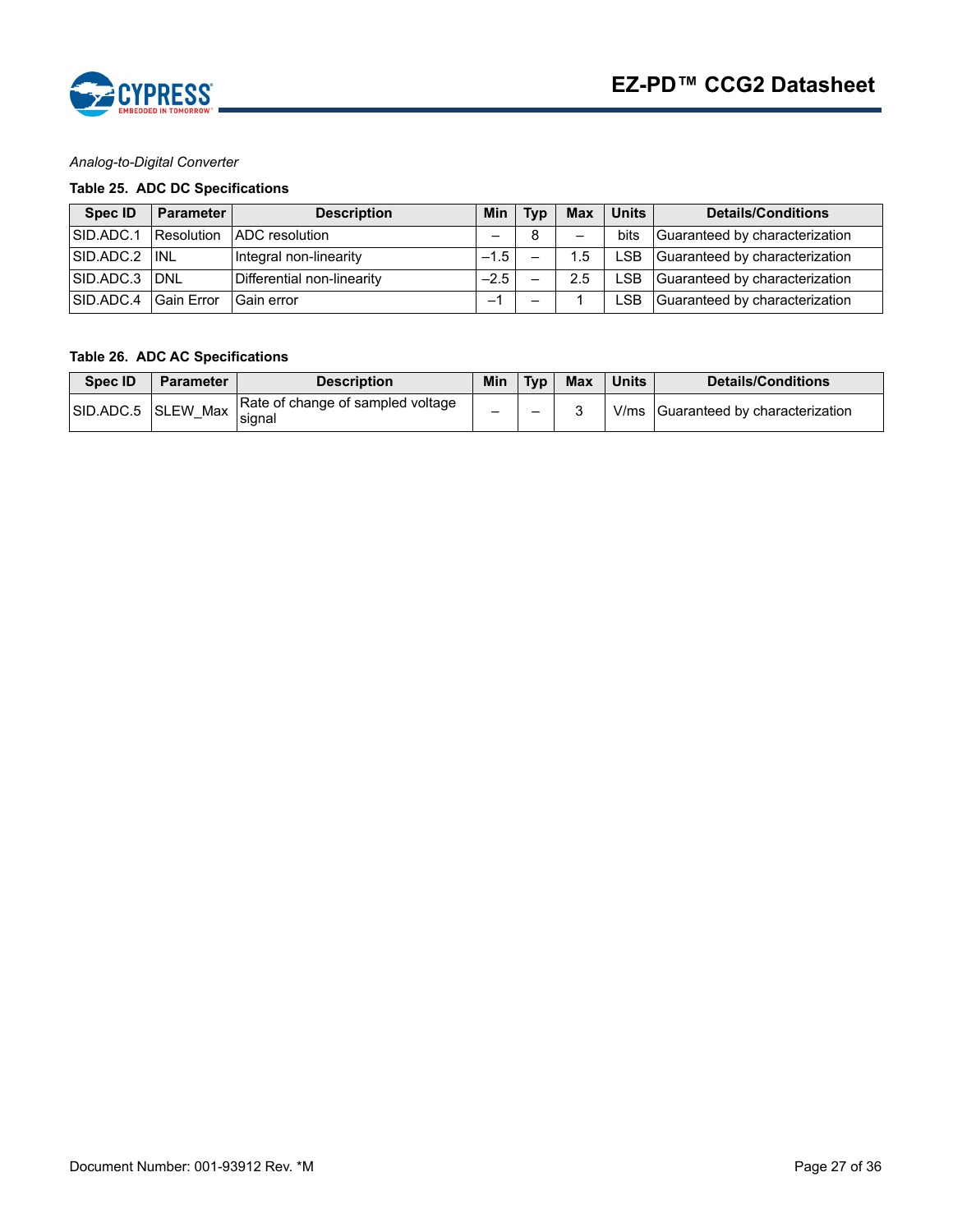

# <span id="page-27-0"></span>**Ordering Information**

The EZ-PD CCG2 part numbers and features are listed in [Table 27.](#page-27-5)

#### <span id="page-27-5"></span>**Table 27. EZ-PD CCG2 Ordering Information**

| <b>Part Number</b> | <b>Application</b>           | <b>Type-C Ports</b> | <b>Termination Resistor</b> | <b>Role</b>         | Package     |
|--------------------|------------------------------|---------------------|-----------------------------|---------------------|-------------|
| CYPD2103-20FNXIT   | Cable                        |                     | $R_A^{[4]}$                 | Cable               | 20-ball CSP |
| CYPD2103-14LHXIT   | Cable                        |                     | $R_A^{[4]}$                 | Cable               | 14-pin DFN  |
| CYPD2104-20FNXIT   | Accessory                    |                     | $R_D^{[5]}$                 | Accessory           | 20-ball CSP |
| CYPD2105-20FNXIT   | <b>Active Cable</b>          |                     | $R_A^{[4]}$                 | <b>Active Cable</b> | 20-ball CSP |
| CYPD2119-24LQXIT   | C-DP                         |                     | $R_D^{[5]}$                 | UFP                 | 24-pin QFN  |
| CYPD2120-24LQXIT   | C-HDMI                       |                     | $R_D^{[5]}$                 | <b>UFP</b>          | 24-pin QFN  |
| CYPD2121-24LQXIT   | Dock/Monitor Upstream port   |                     | $R_P^{[6]}$ , $R_D^{[5]}$   | <b>DRP</b>          | 24-pin QFN  |
| CYPD2122-20FNXIT   | Tablet                       |                     | $R_P^{[6]}, R_D^{[5]}$      | <b>DRP</b>          | 20-ball CSP |
| CYPD2122-24LQXI    | <b>Notebook</b>              |                     | $R_P^{[6]}$ , $R_D^{[5]}$   | <b>DRP</b>          | 24-pin QFN  |
| CYPD2122-24LQXIT   | <b>Notebook</b>              |                     | $R_P^{[6]}$ , $R_D^{[5]}$   | <b>DRP</b>          | 24-pin QFN  |
| CYPD2125-24LQXIT   | Dock/Monitor Downstream port |                     | $R_P^{[6]}$                 | <b>DFP</b>          | 24-pin QFN  |
| CYPD2134-24LQXIT   | <b>DFP</b>                   |                     | $R_P^{[6]}$                 | <b>DFP</b>          | 24-pin QFN  |
| CYPD2134-24LQXQT   | <b>DFP</b>                   |                     | $R_P^{[6]}$                 | <b>DFP</b>          | 24-pin QFN  |

#### <span id="page-27-1"></span>**Ordering Code Definitions**



<span id="page-27-4"></span><span id="page-27-3"></span><span id="page-27-2"></span>

**Notes**<br>4. Te<br>5. Te<br>6. Te 4. Termination resistor denoting an EMCA. 5. Termination resistor denoting an accessory or upstream facing port. 6. Termination resistor denoting a downstream facing port.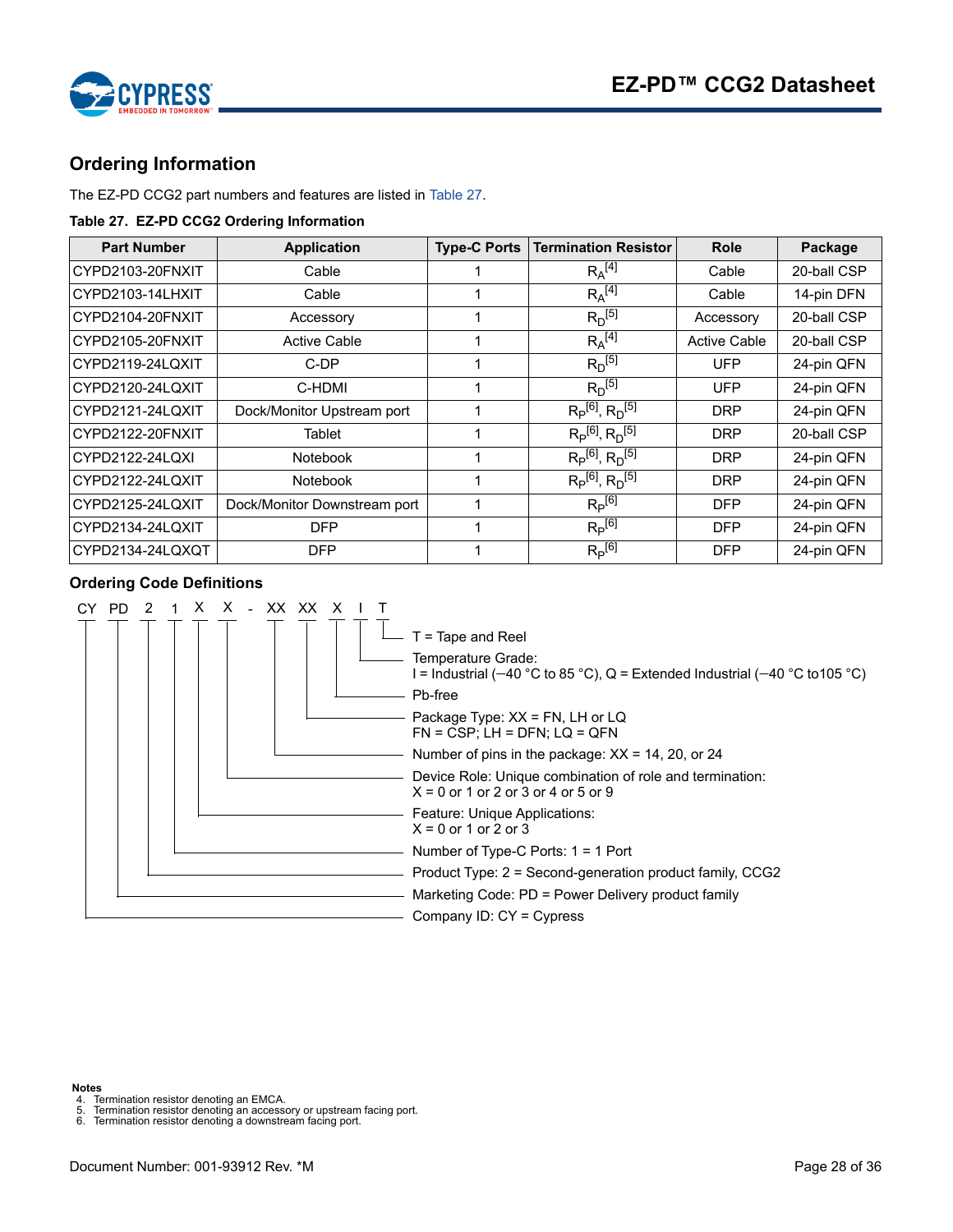

# <span id="page-28-0"></span>**Packaging**

# <span id="page-28-1"></span>**Table 28. Package Characteristics**

| <b>Parameter</b> | <b>Description</b>                        | <b>Conditions</b>   | <b>Min</b> | <b>Typ</b> | <b>Max</b> | <b>Units</b>   |
|------------------|-------------------------------------------|---------------------|------------|------------|------------|----------------|
| $T_A$            | Operating ambient temperature             | Industrial          | $-40$      | 25         | 85         | $^{\circ}C$    |
|                  |                                           | Extended Industrial |            |            | 105        | $^{\circ}$ C   |
|                  | Operating junction temperature            | Industrial          | $-40$      |            | 100        | $^{\circ}C$    |
| $T_{\rm d}$      |                                           | Extended Industrial |            |            | 125        | $^{\circ}C$    |
| $T_{JA}$         | Package $\theta_{JA}$ (20-ball WLCSP)     |                     |            | 66         |            | $\degree$ C/W  |
| $T_{\text{JC}}$  | Package $\theta_{JC}$ (20-ball WLCSP)     |                     |            | 0.7        |            | $\degree$ C/W  |
| $T_{JA}$         | Package $\theta_{JA}$ (14-pin DFN)        |                     |            | 31         |            | $\degree$ C/W  |
| $T_{JC}$         | Package $\theta_{\text{JC}}$ (14-pin DFN) |                     |            | 59         |            | $^{\circ}$ C/W |
| $T_{JA}$         | Package $\theta_{JA}$ (24-pin QFN)        |                     |            | 22         |            | $\degree$ C/W  |
| $T_{JC}$         | Package $\theta_{\text{JC}}$ (24-pin QFN) |                     |            | 29         |            | $\degree$ C/W  |

### **Table 29. Solder Reflow Peak Temperature**

| Package        | <b>Maximum Peak Temperature</b> | Maximum Time within 5 °C of Peak Temperature |
|----------------|---------------------------------|----------------------------------------------|
| 120-ball WLCSP | 260 °C                          | 30 seconds                                   |
| 14-pin DFN     | 260 °C                          | 30 seconds                                   |
| 24-pin QFN     | 260 °C                          | 30 seconds                                   |

|  | Table 30. Package Moisture Sensitivity Level (MSL), IPC/JEDEC J-STD-2 |  |  |  |
|--|-----------------------------------------------------------------------|--|--|--|
|--|-----------------------------------------------------------------------|--|--|--|

| Package        | <b>MSL</b>       |
|----------------|------------------|
| 120-ball WLCSP | MSI 1            |
| 14-pin DFN     | MSL <sub>3</sub> |
| 24-pin QFN     | MSI 3            |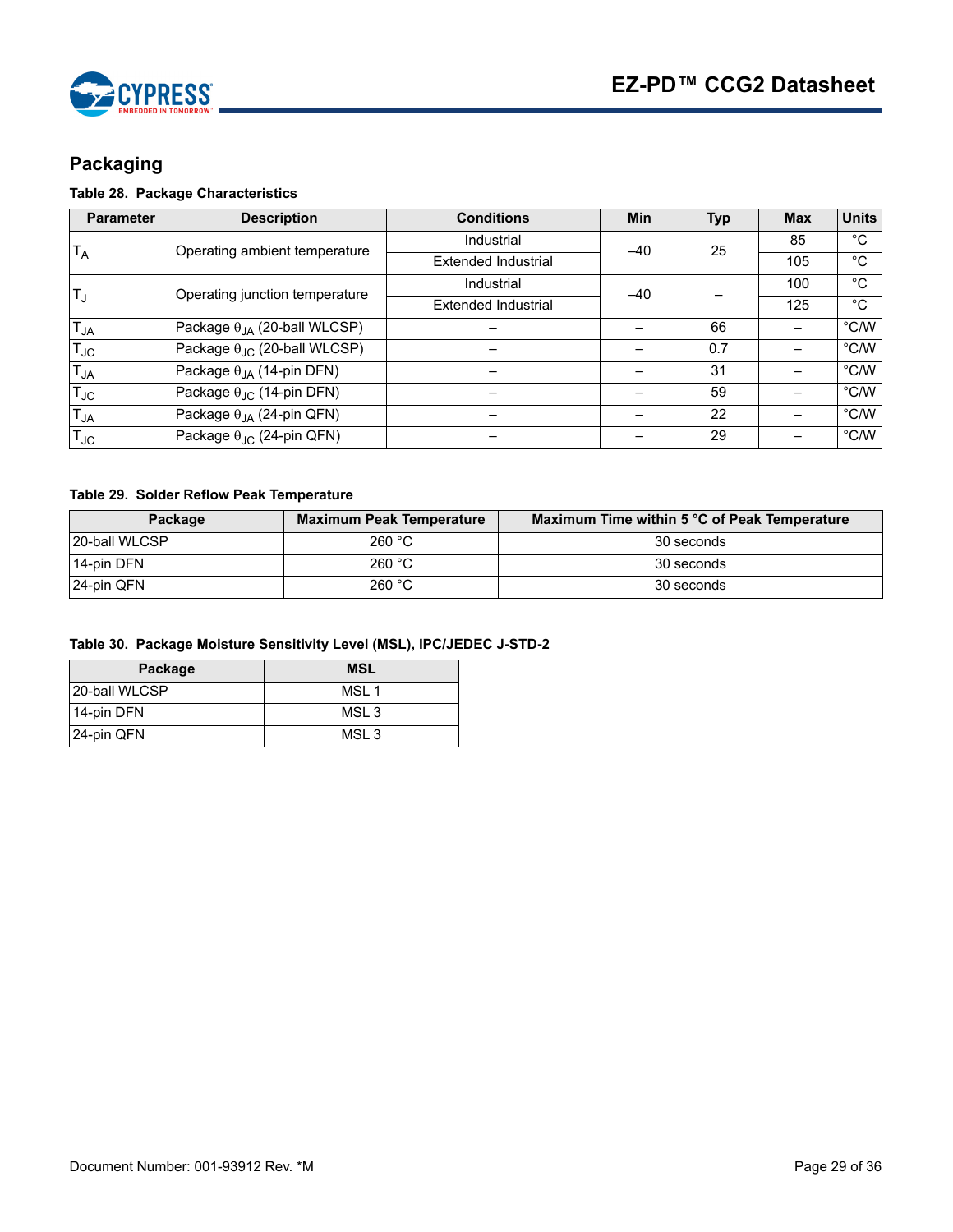<span id="page-29-0"></span>

#### **Figure 17. 20-ball WLCSP (1.63 × 2.03 × 0.55 mm) FN20B Package Outline, 001-95010**



| SYMBOL         | <b>DIMENSIONS</b>      |              |       |  |  |
|----------------|------------------------|--------------|-------|--|--|
|                | NOM.<br>M <sub>N</sub> |              | MAX.  |  |  |
| A              |                        |              |       |  |  |
| A1             | 0.18                   | 0.21         | 0.24  |  |  |
| D              | 1.605                  | 1.63         | 1.655 |  |  |
| E              | 2 0 0 5                | 2.03         | 2.055 |  |  |
| D <sub>1</sub> |                        | $1.2$ BSC    |       |  |  |
| E1             | 1.6 BSC                |              |       |  |  |
| n              | 20                     |              |       |  |  |
| Øb             | 0.23                   | 0.26<br>0.29 |       |  |  |

**NOTES** 

1. ALL DIMENSIONS ARE IN MILLIMETERS.

2. REFERENCE JEDEC PUBLICATION 95, DESIGN GUIDE 4.18

001-95010 \*B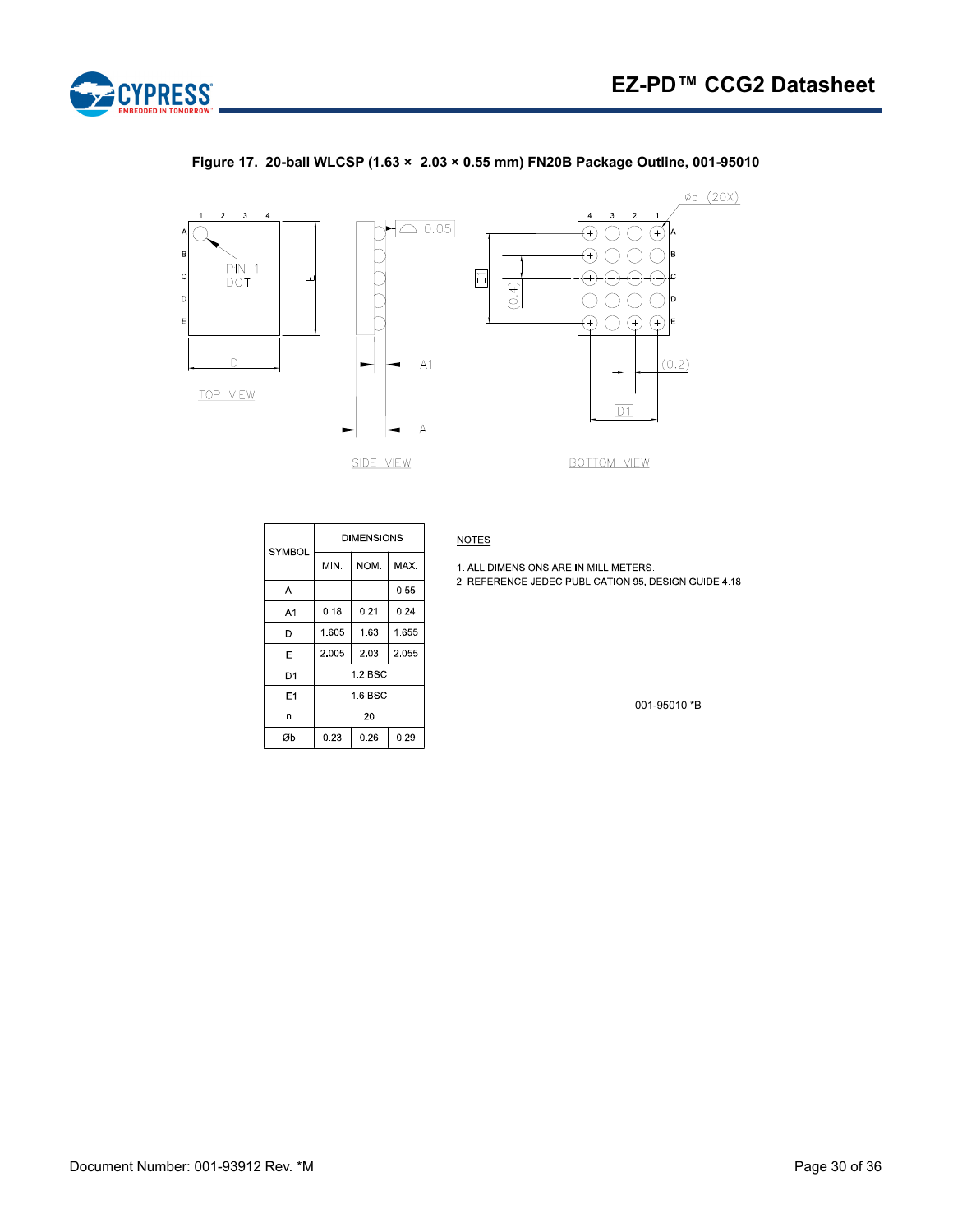

#### TOP VIEW SIDE VIEW BOTTOM VIEW  $-2.50+/-0.10 \boxed{\bigcirc}$  0.08 PIN 1, ID  $0.40+/-0.10$  $\,1\,$  $14$  $0.50+/-0.05$  $3.00+/-0.10$  $3.50+/-0.10$ PIN 1 DOT þ đ  $0.25+/-0.07$ Ľ ٢  $\overline{7}$ 8 Ĕ  $0.05$ max  $0.95 + / -0.10$

 $-0.60$ max

# **Figure 18. 14-pin DFN (2.5 × 3.5 × 0.6 mm), LH14A, 0.95 × 3.00 E-Pad (Sawn) Package Outline, 001-96312**

#### NOTES :

- 1. HATCH AREA IS SOLDERABLE EXPOSED METAL
- 2. ALL DIMENSIONS ARE IN MILLIMETERS

001-96312 \*\*

#### **Figure 19. 24-Pin QFN (4 × 4 × 0.55 mm), LQ24A, 2.65 × 2.65 E-Pad (Sawn) Package Outline, 001-13937**

<span id="page-30-0"></span>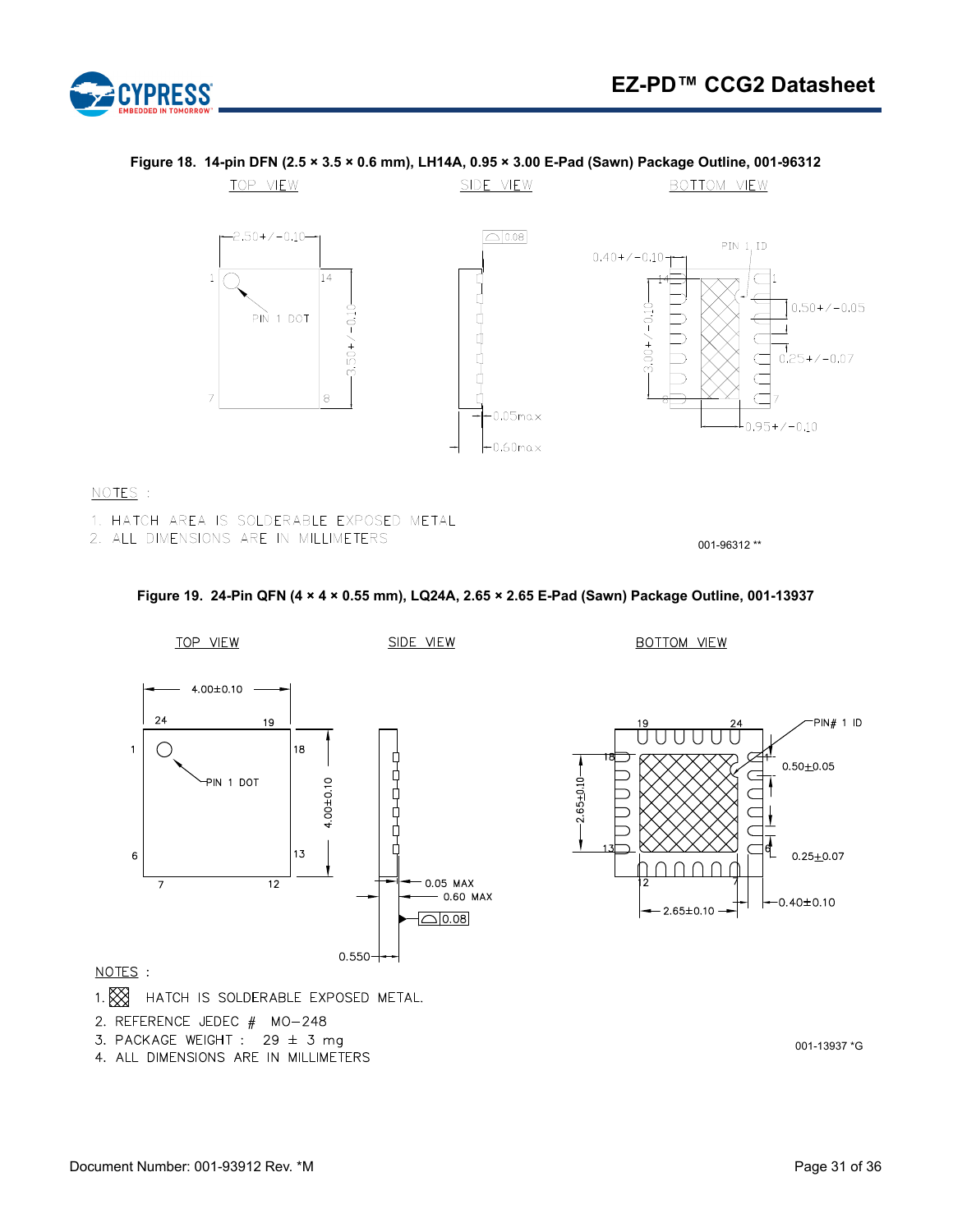



# <span id="page-31-0"></span>**Acronyms**

#### **Table 31. Acronyms Used in this Document**

| Acronym           | <b>Description</b>                                                                                                  |
|-------------------|---------------------------------------------------------------------------------------------------------------------|
| ADC               | analog-to-digital converter                                                                                         |
| API               | application programming interface                                                                                   |
| $ARM^{\circledR}$ | advanced RISC machine, a CPU architecture                                                                           |
| СC                | configuration channel                                                                                               |
| CCG <sub>2</sub>  | <b>Cable Controller Generation 2</b>                                                                                |
| CPU               | central processing unit                                                                                             |
| CRC               | cyclic redundancy check, an error-checking<br>protocol                                                              |
| CS                | current sense                                                                                                       |
| DFP               | downstream facing port                                                                                              |
| DIO               | digital input/output, GPIO with only digital capabil-<br>ities, no analog. See GPIO.                                |
| DRP               | dual role port                                                                                                      |
| EEPROM            | electrically erasable programmable read-only<br>memory                                                              |
| <b>EMCA</b>       | a USB cable that includes an IC that reports cable<br>characteristics (e.g., current rating) to the Type-C<br>ports |
| EMI               | electromagnetic interference                                                                                        |
| ESD               | electrostatic discharge                                                                                             |
| <b>FPB</b>        | flash patch and breakpoint                                                                                          |
| FS                | full-speed                                                                                                          |
| <b>GPIO</b>       | general-purpose input/output                                                                                        |
| IC                | integrated circuit                                                                                                  |
| IDE               | integrated development environment                                                                                  |
| $I^2C$ , or IIC   | Inter-Integrated Circuit, a communications<br>protocol                                                              |
| ILO               | internal low-speed oscillator, see also IMO                                                                         |
| <b>IMO</b>        | internal main oscillator, see also ILO                                                                              |
| I/O               | input/output, see also GPIO                                                                                         |
| <b>LVD</b>        | low-voltage detect                                                                                                  |
| LVTTL             | low-voltage transistor-transistor logic                                                                             |
| <b>MCU</b>        | microcontroller unit                                                                                                |
| N <sub>C</sub>    | no connect                                                                                                          |
| <b>NMI</b>        | nonmaskable interrupt                                                                                               |

| <b>Acronym</b>              | <b>Description</b>                                                                                                 |  |  |  |
|-----------------------------|--------------------------------------------------------------------------------------------------------------------|--|--|--|
| <b>NVIC</b>                 | nested vectored interrupt controller                                                                               |  |  |  |
| opamp                       | operational amplifier                                                                                              |  |  |  |
| OCP                         | overcurrent protection                                                                                             |  |  |  |
| <b>OVP</b>                  | overvoltage protection                                                                                             |  |  |  |
| <b>PCB</b>                  | printed circuit board                                                                                              |  |  |  |
| PD                          | power delivery                                                                                                     |  |  |  |
| PGA                         | programmable gain amplifier                                                                                        |  |  |  |
| PHY                         | physical layer                                                                                                     |  |  |  |
| POR                         | power-on reset                                                                                                     |  |  |  |
| <b>PRES</b>                 | precise power-on reset                                                                                             |  |  |  |
| $PSoC^{\overline{\otimes}}$ | Programmable System-on-Chip™                                                                                       |  |  |  |
| <b>PWM</b>                  | pulse-width modulator                                                                                              |  |  |  |
| RAM                         | random-access memory                                                                                               |  |  |  |
| <b>RISC</b>                 | reduced-instruction-set computing                                                                                  |  |  |  |
| <b>RMS</b>                  | root-mean-square                                                                                                   |  |  |  |
| <b>RTC</b>                  | real-time clock                                                                                                    |  |  |  |
| <b>RX</b>                   | receive                                                                                                            |  |  |  |
| SAR                         | successive approximation register                                                                                  |  |  |  |
| SCL                         | I <sup>2</sup> C serial clock                                                                                      |  |  |  |
| <b>SDA</b>                  | I <sup>2</sup> C serial data                                                                                       |  |  |  |
| S/H                         | sample and hold                                                                                                    |  |  |  |
| SPI                         | Serial Peripheral Interface, a communications<br>protocol                                                          |  |  |  |
| <b>SRAM</b>                 | static random access memory                                                                                        |  |  |  |
| SWD                         | serial wire debug, a test protocol                                                                                 |  |  |  |
| ТX                          | transmit                                                                                                           |  |  |  |
| Type-C                      | a new standard with a slimmer USB connector and<br>a reversible cable, capable of sourcing up to<br>100 W of power |  |  |  |
| UART                        | Universal Asynchronous Transmitter Receiver, a<br>communications protocol                                          |  |  |  |
| USB                         | Universal Serial Bus                                                                                               |  |  |  |
| USBIO                       | USB input/output, CCG2 pins used to connect to a<br>USB port                                                       |  |  |  |
| <b>XRES</b>                 | external reset I/O pin                                                                                             |  |  |  |

#### **Table 31. Acronyms Used in this Document** *(continued)*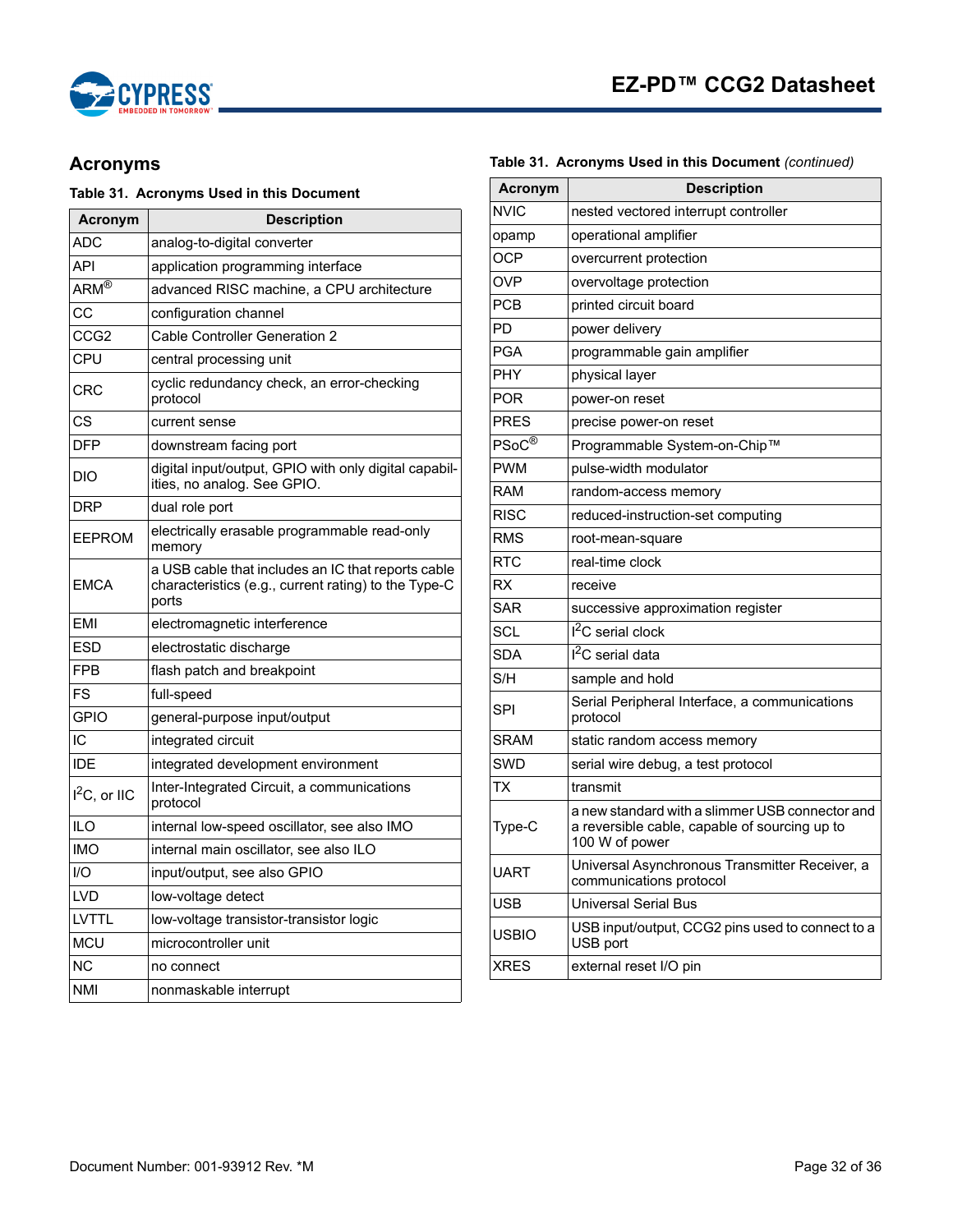

# <span id="page-32-0"></span>**Document Conventions**

#### <span id="page-32-1"></span>**Units of Measure**

### **Table 32. Units of Measure**

| <b>Symbol</b> | <b>Unit of Measure</b> |  |  |
|---------------|------------------------|--|--|
| $^{\circ}C$   | degrees Celsius        |  |  |
| Hz            | hertz                  |  |  |
| KB            | 1024 bytes             |  |  |
| kHz           | kilohertz              |  |  |
| kΩ            | kilo ohm               |  |  |
| <b>Mbps</b>   | megabits per second    |  |  |
| <b>MHz</b>    | megahertz              |  |  |
| $M\Omega$     | mega-ohm               |  |  |
| <b>Msps</b>   | megasamples per second |  |  |
| μA            | microampere            |  |  |
| μF            | microfarad             |  |  |
| $\mu s$       | microsecond            |  |  |

| <b>Symbol</b> | <b>Unit of Measure</b> |  |  |
|---------------|------------------------|--|--|
| μV            | microvolt              |  |  |
| μW            | microwatt              |  |  |
| mA            | milliampere            |  |  |
| ms            | millisecond            |  |  |
| mV            | millivolt              |  |  |
| nA            | nanoampere             |  |  |
| ns            | nanosecond             |  |  |
| Ω             | ohm                    |  |  |
| pF            | picofarad              |  |  |
| ppm           | parts per million      |  |  |
| ps            | picosecond             |  |  |
| s             | second                 |  |  |
| sps           | samples per second     |  |  |
| v             | volt                   |  |  |

#### **Table 32. Units of Measure** *(continued)*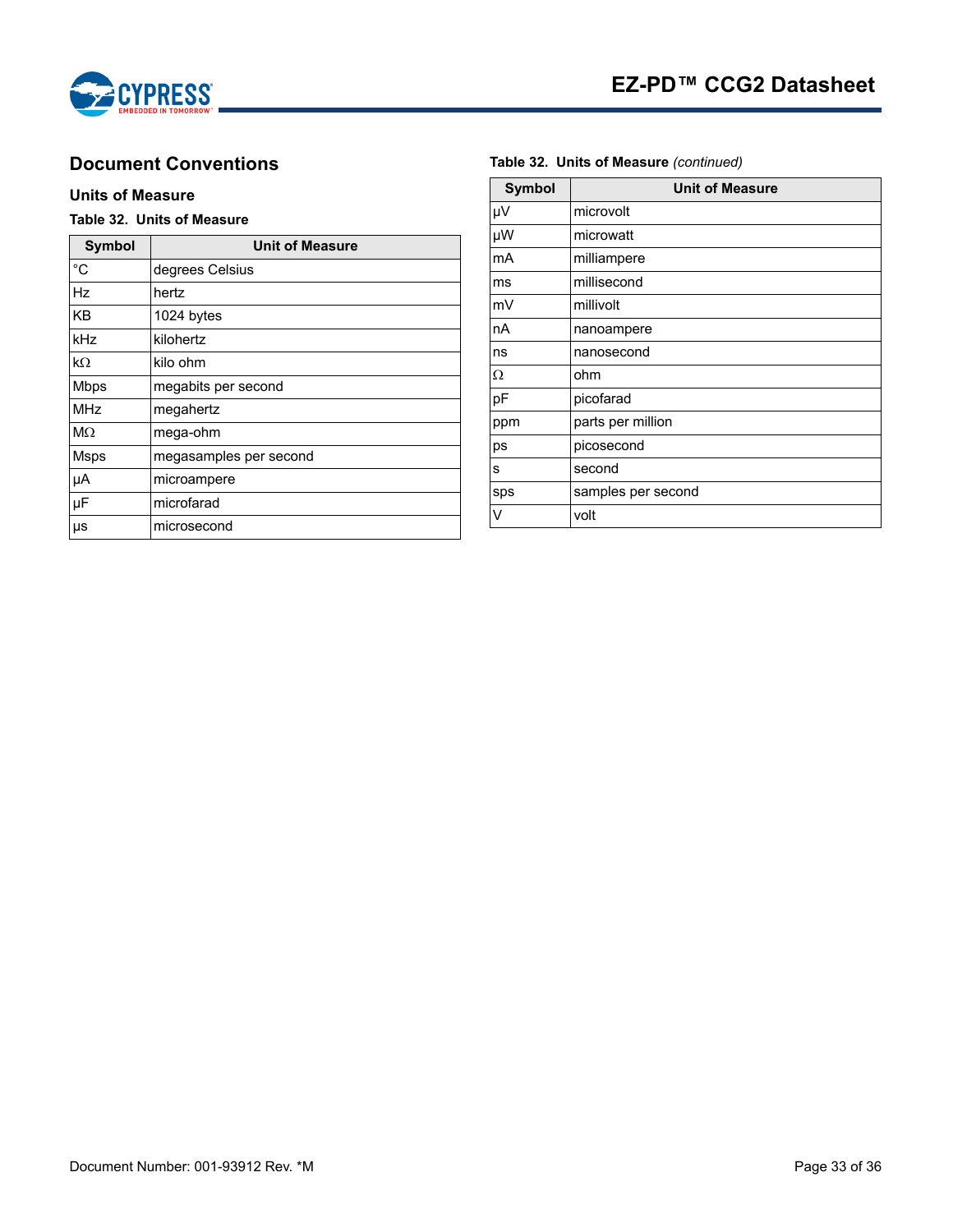

# **EZ-PD™ CCG2 Datasheet**

#### <span id="page-33-0"></span>**References and Links To Applications Collaterals**

#### *Knowledge Base Articles*

- Key Differences Among EZ-PD™ CCG1, CCG2, CCG3 and CCG4 - KBA210740
- Programming EZ-PD™ CCG2, EZ-PD™ CCG3 and EZ-PD™ CCG4 Using PSoC® Programmer and MiniProg3 - KBA96477
- [CCGX Frequently Asked Questions \(FAQs\) KBA97244](http://www.cypress.com/knowledge-base-article/ccgx-frequently-asked-questions-faqs-kba97244?source=search&cat=technical_documents)
- [Handling Precautions for CY4501 CCG1 DVK KBA210560](http://www.cypress.com/knowledge-base-article/handling-precautions-cy4501-ccg1-dvk-kba210560?source=search&cat=technical_documents)
- [Cypress EZ-PD™ CCGx Hardware KBA204102](http://www.cypress.com/knowledge-base-article/cypress-ez-pd-ccgx-hardware-kba204102?source=search&cat=technical_documents)
- [Difference between USB Type-C and USB-PD KBA204033](http://www.cypress.com/knowledge-base-article/difference-between-usb-type-c-and-usb-pd-kba204033?source=search&cat=technical_documents)
- [CCGx Programming Methods KBA97271](http://www.cypress.com/knowledge-base-article/ccgx-programming-methods-kba97271?source=search&cat=technical_documents)
- Getting started with Cypress USB Type-C Products -KBA04071
- [Type-C to DisplayPort Cable Electrical Requirements](http://www.cypress.com/knowledge-base-article/type-c-displayport-cable-electrical-requirements?source=search&cat=technical_documents)
- Dead Battery Charging Implementation in USB Type-C Solutions - KBA97273
- Termination Resistors Required for the USB Type-C Connector – KBA97180
- VBUS Bypass Capacitor Recommendation for Type-C Cable [and Type-C to Legacy Cable/Adapter Assemblies – KBA97270](http://www.cypress.com/knowledge-base-article/vbus-bypass-capacitor-recommendation-type-c-cable-and-type-c-legacy?source=search&cat=technical_documents)
- Need for Regulator and Auxiliary Switch in Type-C to DisplayPort (DP) Cable Solution - KBA97274
- Need for a USB Billboard Device in Type-C Solutions KBA97146
- CCG1 Devices in Type-C to Legacy Cable/Adapter Assemblies – KBA97145
- Cypress USB Type-C Controller Supported Solutions KBA97179
- [Termination Resistors for Type-C to Legacy Ports KBA97272](http://www.cypress.com/knowledge-base-article/termination-resistors-type-c-legacy-ports-kba97272?source=search&cat=technical_documents)
- Handling Instructions for CY4502 CCG2 Development Kit KBA97916
- Thunderbolt<sup>™</sup> Cable Application Using CCG3 Devices -KBA210976
- [Power Adapter Application Using CCG3 Devices KBA210975](http://www.cypress.com/knowledge-base-article/power-adapter-application-using-ccg3-devices-kba210975?source=search&cat=technical_documents)
- [Methods to Upgrade Firmware on CCG3 Devices KBA210974](http://www.cypress.com/knowledge-base-article/methods-upgrade-firmware-ccg3-devices-kba210974?source=search&cat=technical_documents)
- [Device Flash Memory Size and Advantages KBA210973](http://www.cypress.com/knowledge-base-article/ccg3-device-flash-memory-size-and-advantages-kba210973?source=search&cat=technical_documents)
- [Applications of EZ-PD™ CCG4 KBA210739](http://www.cypress.com/knowledge-base-article/applications-ez-pd-ccg4-kba210739?source=search&cat=technical_documents)

#### *Application Notes*

■ AN96527 - Designing USB Type-C Products Using Cypress's CCG1 Controllers

- AN95615 Designing USB 3.1 Type-C Cables Using EZ-PD™ CCG2
- [AN95599 Hardware Design Guidelines for EZ-PD™ CCG2](http://www.cypress.com/documentation/application-notes/an95599-hardware-design-guidelines-ez-pd-ccg2?source=search&cat=technical_documents)
- AN210403 Hardware Design Guidelines for Dual Role Port Applications Using EZ-PD™ USB Type-C Controllers
- [AN210771 Getting Started with EZ-PD™ CCG4](http://www.cypress.com/documentation/application-notes/an210771-getting-started-ez-pd-ccg4?source=search&cat=technical_documents)

#### *Reference Designs*

- EZ-PD™ CCG2 Electronically Marked Cable Assembly (EMCA) Paddle Card Reference Design
- [EZ-PD™ CCG2 USB Type-C to DisplayPort Cable Solution](http://www.cypress.com/documentation/reference-designs/ez-pd-ccg2-usb-type-c-displayport-cable-solution?source=search&cat=software_tools)
- [CCG1 USB Type-C to DisplayPort Cable Solution](http://www.cypress.com/documentation/reference-designs/ccg1-usb-type-c-displayport-cable-solution?source=search&cat=software_tools)
- [CCG1 USB Type-C to HDMI/DVI/VGA Adapter Solution](http://www.cypress.com/documentation/reference-designs/ccg1-usb-type-c-hdmidvivga-adapter-solution?source=search&cat=software_tools)
- [EZ-PD™ CCG2 USB Type-C to HDMI Adapter Solution](http://www.cypress.com/documentation/reference-designs/ez-pd-ccg2-usb-type-c-hdmi-adapter-solution?source=search&cat=software_tools)
- CCG1 Electronically Marked Cable Assembly (EMCA) Paddle Card Reference Design
- CCG1 USB Type-C to Legacy USB Device Cable Paddle Card Reference Schematics
- [EZ-USB GX3 USB Type-C to Gigabit Ethernet Dongle](http://www.cypress.com/documentation/reference-designs/type-c-gigabit-ethernet-dongle?source=search&cat=software_tools)
- [EZ-PD™ CCG2 USB Type-C Monitor/Dock Solution](http://www.cypress.com/documentation/reference-designs/ez-pd-ccg2-usb-type-c-monitordock-solution?source=search&cat=software_tools)
- [CCG2 20W Power Adapter Reference Design](http://www.cypress.com/documentation/reference-designs/ccg2-20w-power-adapter-reference-design?source=search&cat=software_tools)
- [CCG2 18W Power Adapter Reference Design](http://www.cypress.com/documentation/reference-designs/ccg2-18w-power-adapter-reference-design?source=search&cat=software_tools)
- EZ-USB GX3 USB Type-A to Gigabit Ethernet Reference Design Kit

#### *Kits*

- [CY4501 CCG1 Development Kit](http://www.cypress.com/documentation/development-kitsboards/cy4501-ccg1-development-kit)
- CY4502 EZ-PD™ CCG2 Development Kit
- [CY4531 EZ-PD CCG3 Evaluation Kit](http://www.cypress.com/documentation/development-kitsboards/cy4531-ez-pd-ccg3-evaluation-kit)
- [CY4541 EZ-PD™ CCG4 Evaluation Kit](http://www.cypress.com/documentation/development-kitsboards/cy4541-ez-pd-ccg4-development-kit)

#### *Datasheets*

- CCG1 Datasheet: USB Type-C Port Controller with Power **Delivery**
- CYPD1120 Datasheet: USB Power Delivery Alternate Mode Controller on Type-C
- [CCG3: USB Type-C Controller Datasheet](http://www.cypress.com/ccg3datasheet)
- [CCG4: Two-Port USB Type-C Controller Datasheet](http://www.cypress.com/node/423701)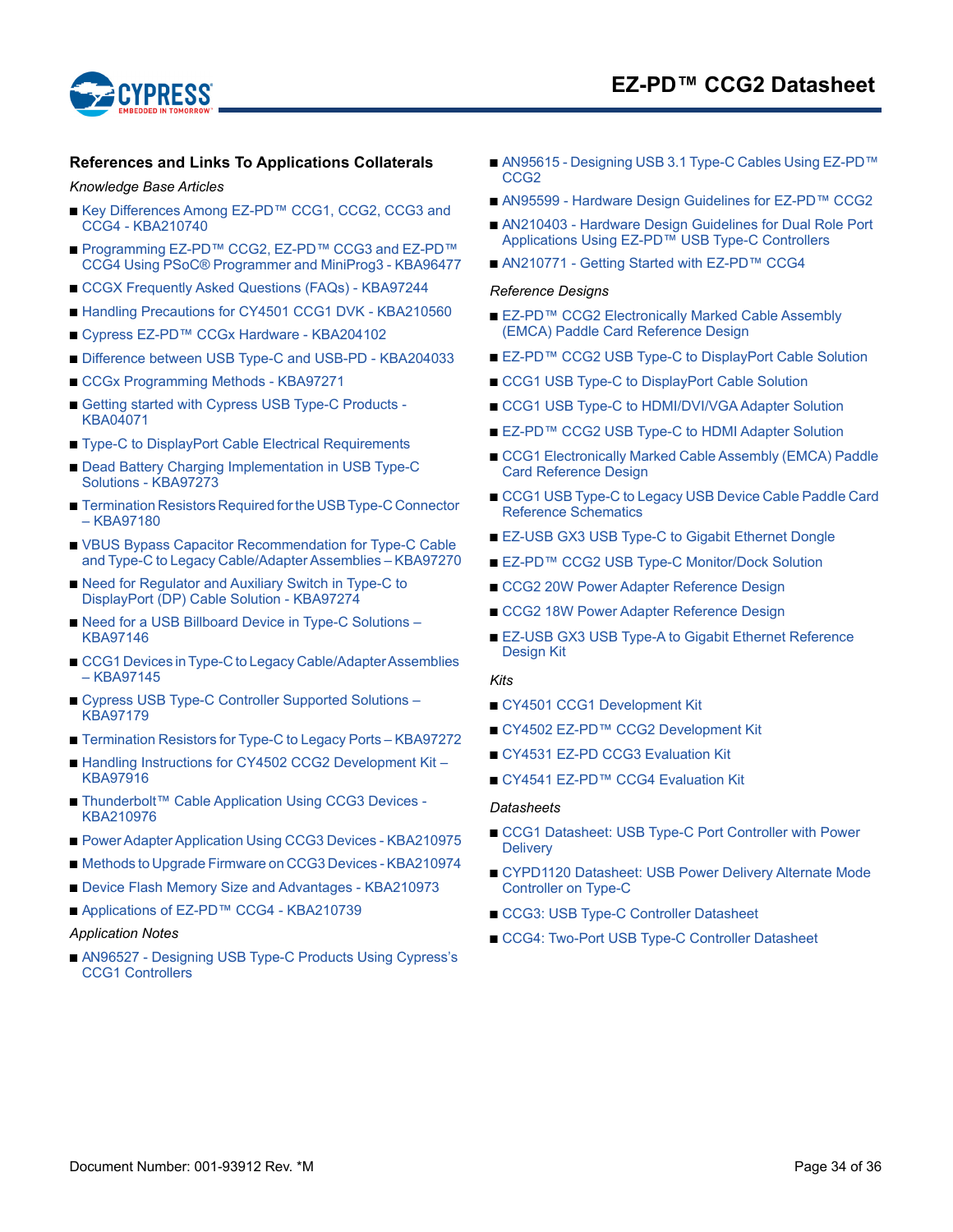

# <span id="page-34-0"></span>**Document History Page**

| Description Title: EZ-PD™ CCG2 Datasheet USB Type-C Port Controller<br>Document Number: 001-93912 |            |                    |                                  |                                                                                                                                                                                                                                                                                                                                                                                                                                                      |  |  |
|---------------------------------------------------------------------------------------------------|------------|--------------------|----------------------------------|------------------------------------------------------------------------------------------------------------------------------------------------------------------------------------------------------------------------------------------------------------------------------------------------------------------------------------------------------------------------------------------------------------------------------------------------------|--|--|
| <b>Revision</b>                                                                                   | <b>ECN</b> | Orig. of<br>Change | <b>Submission</b><br><b>Date</b> | <b>Description of Change</b>                                                                                                                                                                                                                                                                                                                                                                                                                         |  |  |
| *E                                                                                                | 4680071    | <b>GAYA</b>        | 03/07/2015                       | Release to web                                                                                                                                                                                                                                                                                                                                                                                                                                       |  |  |
| *F                                                                                                | 4718374    | AKN                | 04/09/2015                       | Added 24-pin QFN pin and package information.<br>Added DRP and DFP Application diagrams                                                                                                                                                                                                                                                                                                                                                              |  |  |
| *G                                                                                                | 4774142    | <b>AKN</b>         | 06/15/2015                       | Changed datasheet status from Preliminary to Final.<br>Updated Logic Block Diagram.<br>Changed number of GPIOs to 10 and added a note about the number of GPIOs<br>varying depending on the package.<br>Updated Power and Digital Peripherals section.<br>Updated Application diagrams.<br>Added SID.PWR#1_A parameter.<br>Added CYPD2122-20FNXIT part in Ordering Information.<br>Removed Errata.                                                   |  |  |
| *H                                                                                                | 4979175    | <b>VGT</b>         | 10/23/2015                       | Updated Figure 1 and Figure 5.<br>Added VCC_ABS spec and updated the SID.ADC.4 parameter.<br>Added "Guaranteed by characterization" note for the following specs:<br>SID.GIO#16, SID.GIO#17, SID.XRES#3, SID 160 to SID 172A, SID 2226, SID<br>229, SID.ADC.1 to SID.ADC.5.                                                                                                                                                                          |  |  |
| $^*$                                                                                              | 5028128    | <b>VGT</b>         | 12/04/2015                       | <b>Updated Application Diagrams:</b><br>Added Figure 14.<br>Added Figure 15.<br>Added Figure 16.<br><b>Updated Ordering Information.</b><br>Added part numbers CYPD2119-24LQXIT, CYPD2120-24LQXIT,<br>CYPD2121-24LQXIT, CYPD2125-24LQXIT.                                                                                                                                                                                                            |  |  |
| *J                                                                                                | 5186972    | <b>VGT</b>         | 03/28/2016                       | Updated temperature ranges in Features.<br>Updated Table 28.<br><b>Updated Ordering Information.</b>                                                                                                                                                                                                                                                                                                                                                 |  |  |
| *K                                                                                                | 5303957    | <b>VGT</b>         | 06/13/2016                       | Added Available Firmware and Software Tools.<br>Updated Figure 8: Per the USB PD3.0 spec, SOP" implementation is no longer<br>valid for passive cables.<br>Updated Figure 11, Figure 12, and Figure 13.<br>Added descriptive notes for the application diagrams.<br>Added References and Links To Applications Collaterals.<br><b>Updated Ordering Information.</b><br>Updated Cypress logo and copyright information.                               |  |  |
| *L                                                                                                | 5387677    | <b>VGT</b>         | 08/02/2016                       | Added CYPD2122-24LQXI part number in Ordering Information.                                                                                                                                                                                                                                                                                                                                                                                           |  |  |
| *M                                                                                                | 6097993    | <b>VGT</b>         | 07/11/2018                       | Added Figure 8 and Figure 10.<br>Updated the title of Figure 7 and Figure 9.<br>Added "Note: Application diagram in Figure 8 requires external diodes to<br>operate in the extended VCONN voltage range of 2.7V to 5.5V" in Application<br>Diagrams.<br>Updated Figure 17 (Spec 001-95010 from *A to *B).<br>Updated Figure 19 (Spec 001-13937 from *F to *G).<br>Added compliance to USB Specification.<br>Updated Cypress Logo and Copyright year. |  |  |